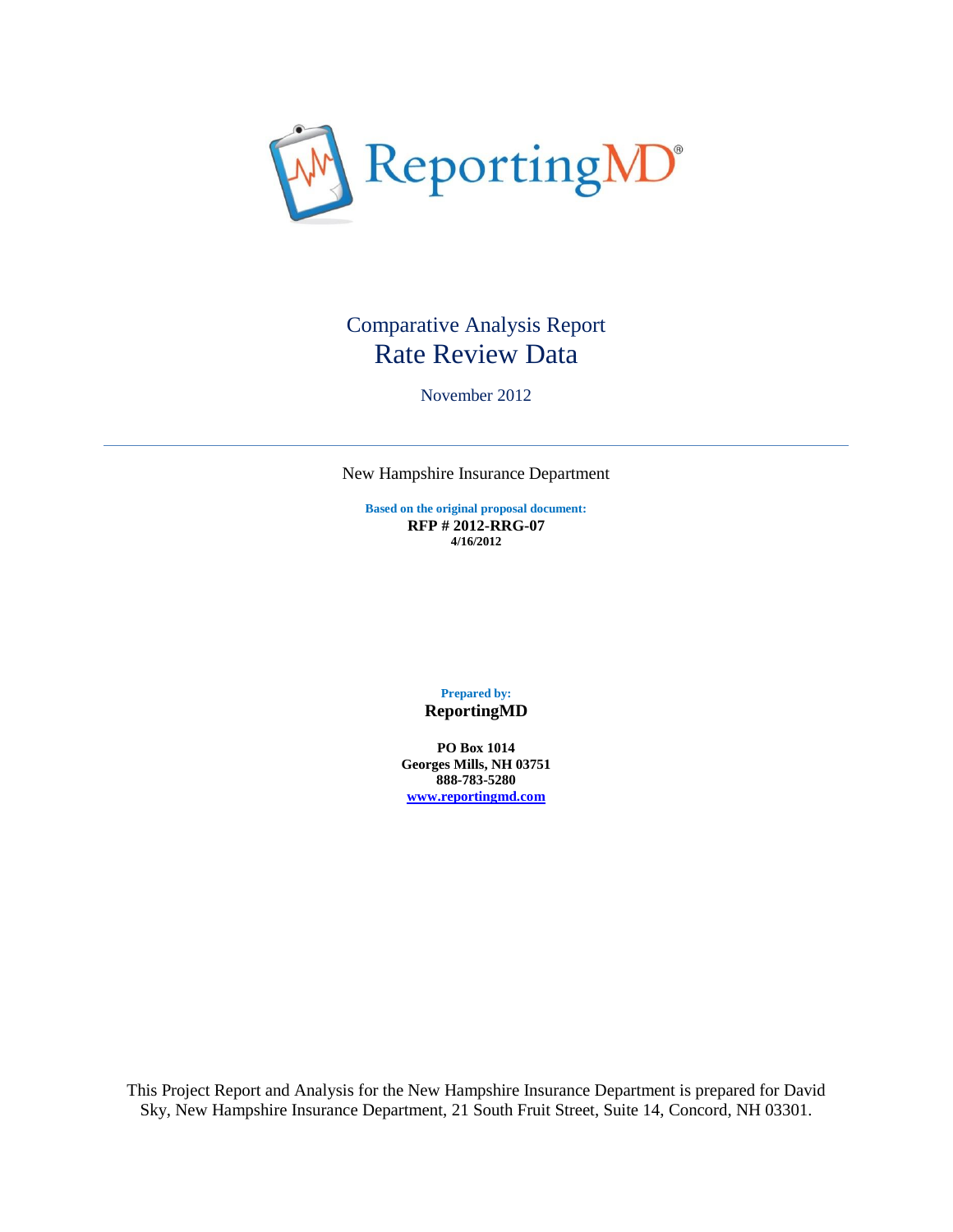# **Table of Contents**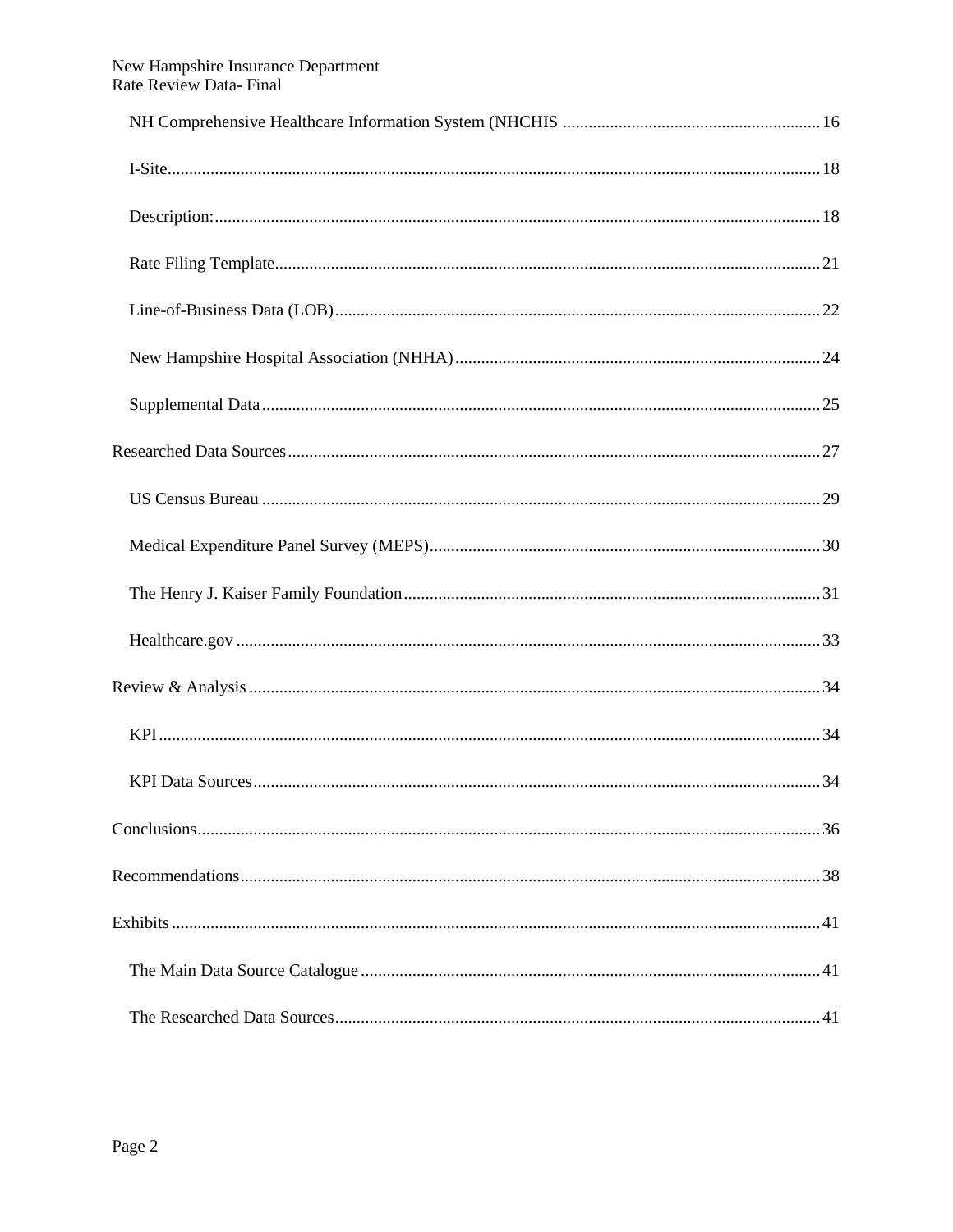## **Executive Summary**

<span id="page-3-0"></span>ReportingMD was contracted by the New Hampshire Insurance Department to provide a comparative analysis for the rate filing process. Specifically, we were asked to review NHCHIS, Internet – State Interface Technology Enhancement (I-Site), Rate Filing Template, Line of Business (LOB), and System for Electronic Rate Form Filing (SERFF), New Hampshire Hospital Association (NHHA), Supplemental Data, Insurance Commissioner's State Based System (SBS), and New Hampshire Comprehensive Health Information System (NHCHIS). These systems were catalogued and can be found in attached Exhibits. In addition, ReportingMD reviewed external and public systems for data that might help with identifying rate review process trends.

Currently insurance carriers submit redundant information to satisfy multiple state and national programs. The staff of NHID rigorously collects and compiles the information and builds localized ad hoc reports to use in their analyses. ReportingMD compared data sets and reviewed and catalogued information to isolate and understand data used in the rate review filing process. The issues associated with data collection and reporting are directly related to consistency, accuracy, relevance, and quality. We scored each data set based on this information.

Our analysis and cataloguing of the NHID has given ReportingMD insight into the issues and barriers with the data used in the rate filing process. Our intent was to create consistency in the data sets, reduce duplication of efforts and establish a rate review reporting system that can create standardized reports with trending analyses. To accomplish this we recommend expanding some NHID data sets, while eliminating others and building a consolidated data warehouse for more comprehensive NHID reporting.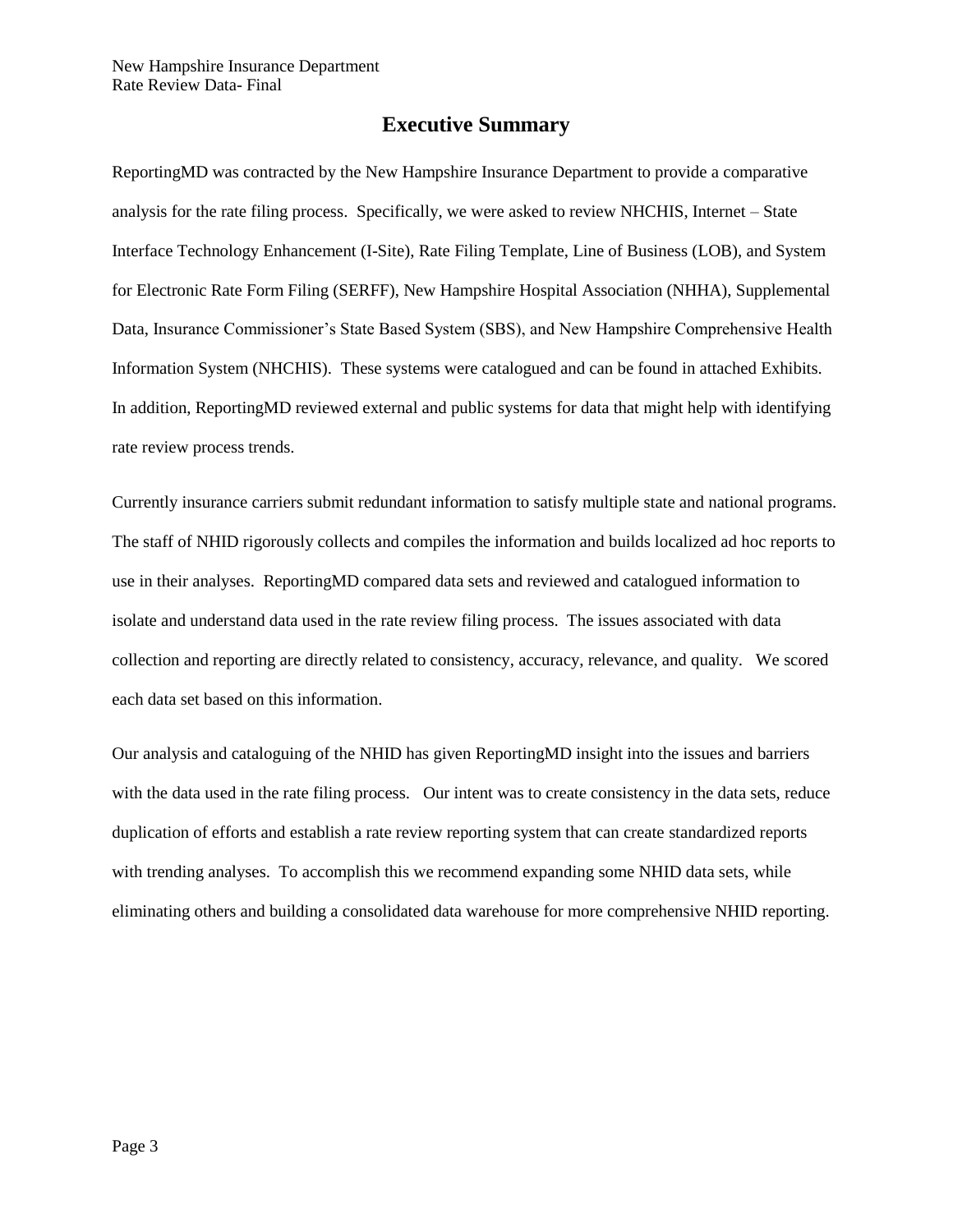## **Narrative**

## <span id="page-4-1"></span><span id="page-4-0"></span>**Methodology**

The methodologies employed during the discovery phase of the project included: data source reviewing, scoring, cataloging, and interviewing data source owners and NHID employees, as well as internal meetings and discussion groups. Primary data sources were first identified and catalogued. In most cases, the primary data sources were readily available and their review was completed with very few obstacles. However, reviewing a data source based on screen forms, user documentation, and other limited scope documents provides limited insight into the more substantial data issues facing the NHID rate review process. For example, ReportingMD did not work with the data sets to verify quality and therefore our understanding of the data integrity issues was limited to NHID staff that used the data. ReportingMD did score each data source based on relevancy, accessibility, quality, and consistency.

#### <span id="page-4-2"></span>**Key Definitions**:

**Data source:** any entity that collects and manages the data used by NHID.

**Data warehouse:** A collection of data that has referential integrity and relational structures between data points. A data warehouse has normalized data that is imported using consistent reliable methodologies.

**KPI:** Key Performance Indicators

**Repository:** Collection of related and unrelated data from disparate systems which may not have relational data sets.

**ODBC:** Open Database Connectivity

**OCR**: Optical Content Reader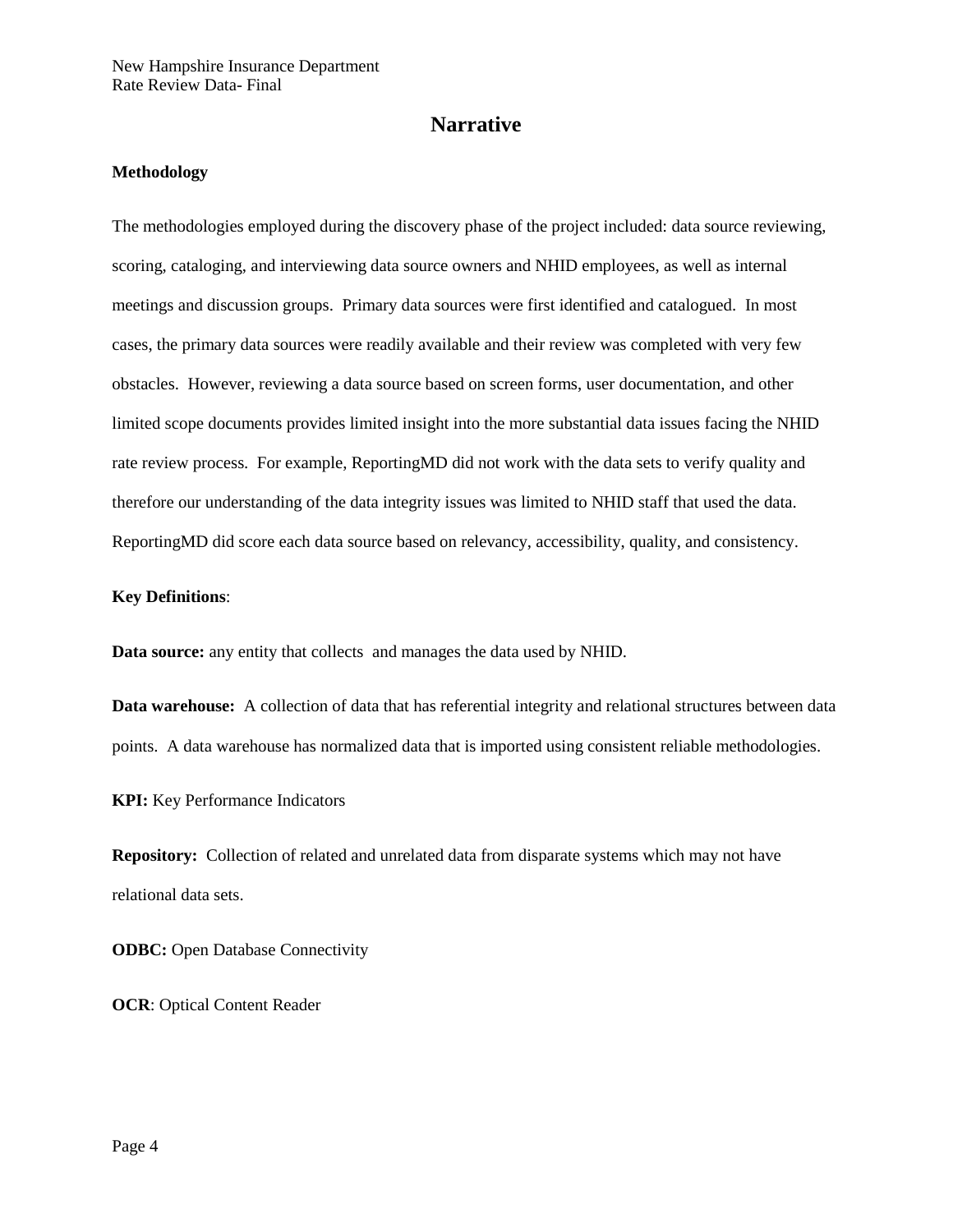#### <span id="page-5-0"></span>**Catalogue**

ReportingMD's rate review analysis focused on detailed cataloguing and evaluating of the primary data sources. We have provided a detailed description of each data source as well as an analysis of the data source with regard to importance, relevance, accessibility, consistency, and quality. Combined with the data catalog, this analysis defines the data building blocks for toolsets that can dramatically improve the understanding of the multitude of significant data points and other, not so obvious, drivers of the premium rate review process.

The data catalogue contains: Field Name, Description, and Data Type for the data sources catalogued. Due to the limits imposed by data access security issues to some data sources, yellow fields in the data columns represent fields in which information was not available. Many data sources like LOB, supplemental, and SERFF did not have a database schema or data dictionaries to identify the data schema relationships.

I-Site in particular contains thousands of tables and tens/hundreds of thousands of columns of data. To catalogue such an extensive data set would be exceptionally time consuming and of little value once completed. Instead, ReportingMD defined the types of reports and the nature of the data in the three major areas of that application: financial, compliance, and market complaints. We have also catalogued some of the tables as an example of the data (see Data Catalogue).

Other data sources were assessed but we had limited access or technical support, which made them difficult to define, i.e. SERFF. We employed a "screen scraping" methodology to capture data sources where schemas were not available. The limitations of this type of "data capture" reduced our technical understanding of the information. Without a view into the database structure, column (field) names and data types could not be defined so we defined a best guess description of the screen field elements as we reviewed them.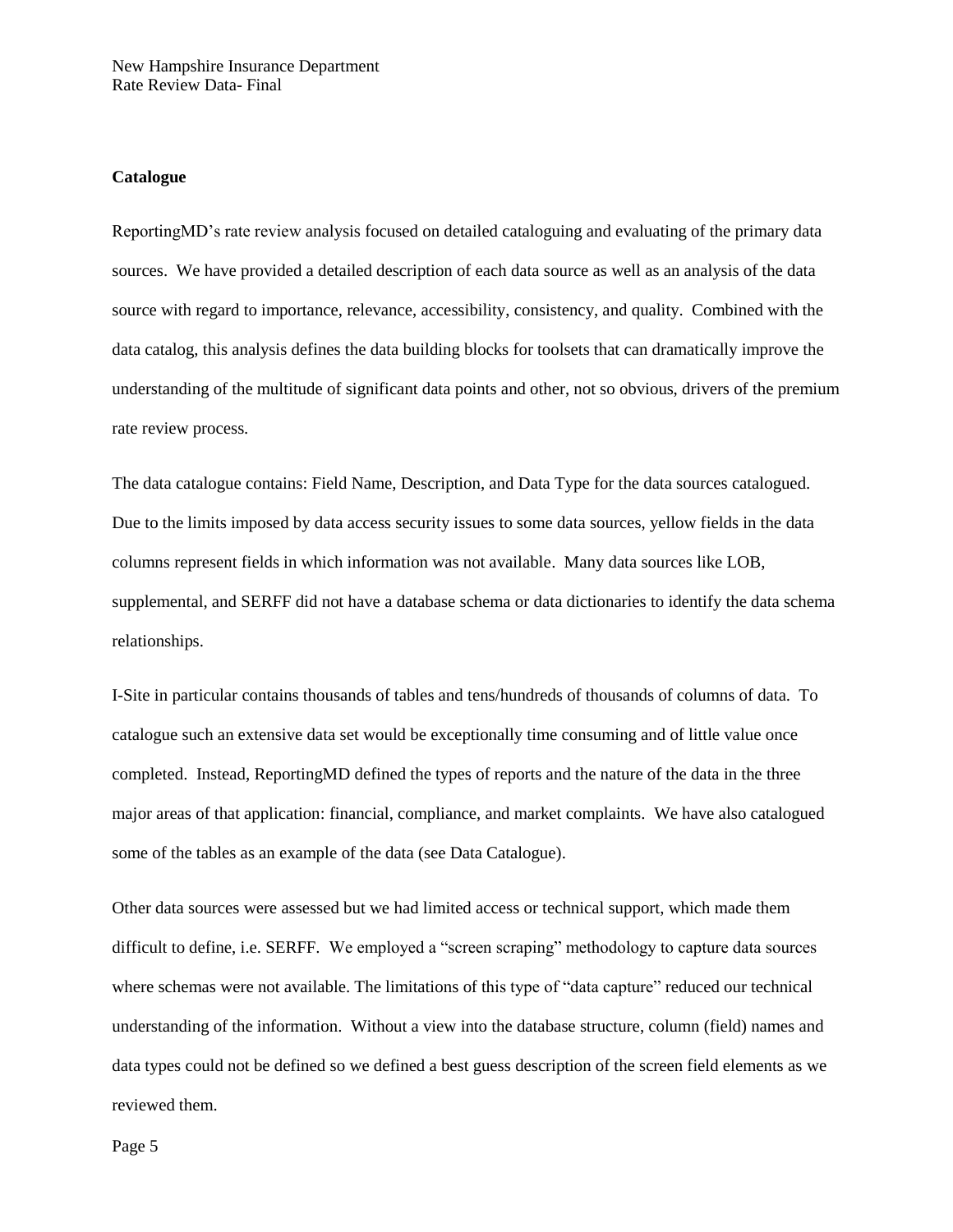For secondary data sources we provided a detailed description of the nature and contents of the data. We also evaluated each secondary data source based on the same criterion as the primary data source.

### <span id="page-6-0"></span>**Scoring**

Our analysis of each data source consisted of evaluating the data using defined criteria. Ratings were assigned to each data source by multiple members of our staff and then evaluated by the team to derive a consensus. Ratings are our own personal assessments based on the skill sets of our team as defined within our original proposal. This evaluation process provides a high level view of each data set's most salient points.

When calculating the overall data set scores, we used the following weighting system, which resulted in a maximum score of 70:

- 1.) Quality x 2
- 2.) Availability x 1
- 3.) Relevance x 3
- 4.) Consistency x 1

A data source evaluation can cross more than one criterion when evaluating any given set of data. A definition of the evaluation criteria, in order of importance, is as follows:

#### <span id="page-6-1"></span>**Relevance**

As we have defined above, most of the rate review process currently relies on financial data. Therefore, each data source that contained financial data was given high importance but not so much as to limit the evaluation of other types of data. We have included multiple, varied, data sources (especially in the Research Section) as part of this evaluation to broaden the scope of the potential datasets that could be derived when the data are combined, cross-referenced, evaluated, aggregated, and reported.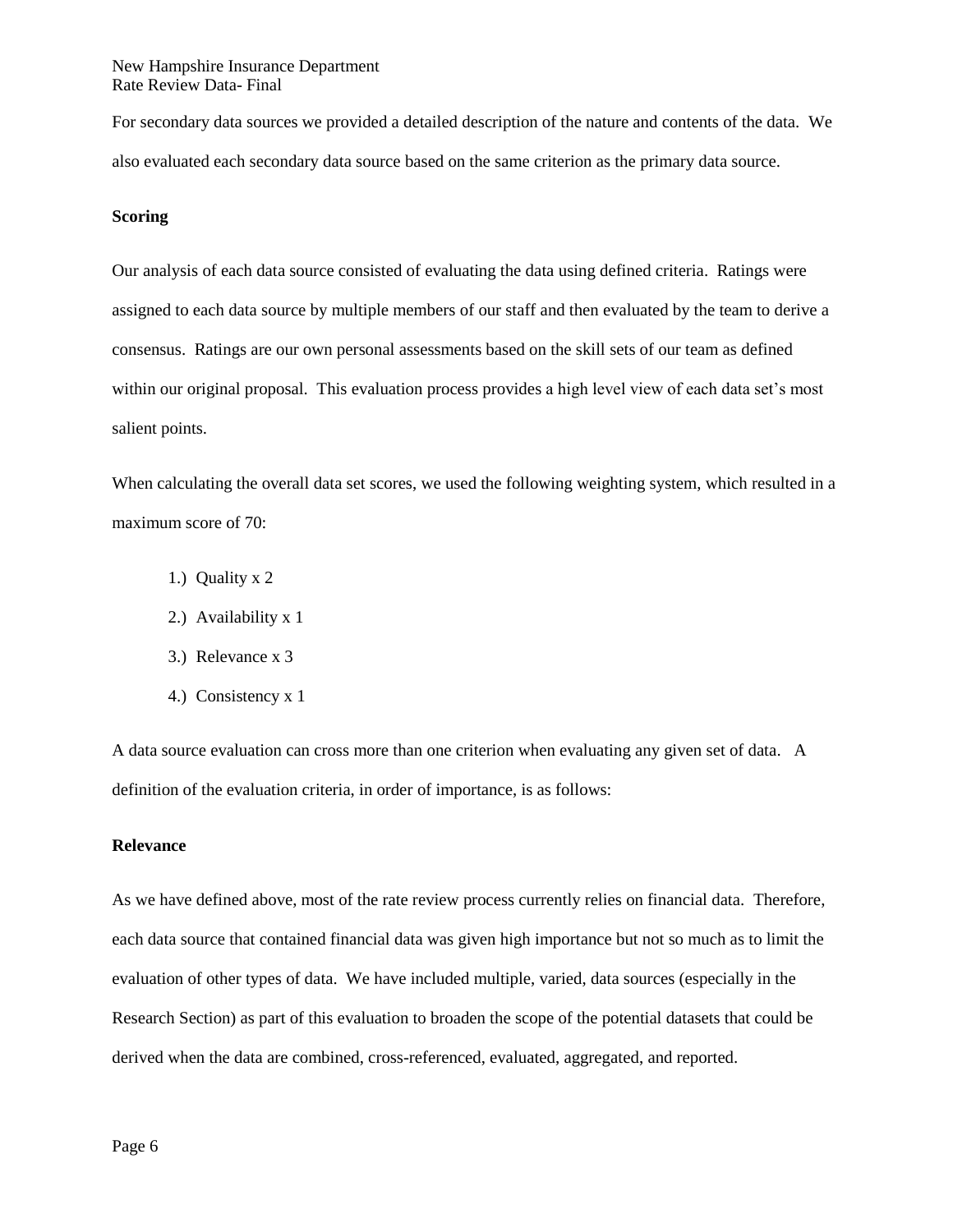We have identified relevant data to warrant inclusion into the rate review process. What is important is the quality of the data and whether it is reasonably accessible? The remaining criteria: accessibility, quality, and consistency are complex to both qualify and quantify.

## <span id="page-7-0"></span>**Accessibility**

Can we access the data easily? During our discovery period, getting at the data/data schemas was made difficult by the following: privacy issues, accessibility (infrastructure) issues, competitive issues, financials issues, legal issues, and more. Once we began to evaluate the relevance of each data source, we faced significant accessibility constraints. We have provided an evaluation of each data source based on our level of accessibility and any limitations to the value of the data as a result.

Data sources that cannot be accessed directly have limited value. Data sources with access limited to application/web screens and "user" tools expose some data, but that is marginalized due to the difficulty in capturing or integrating it with other data. The hurdles usually associated with the capture of this type of data are laborious, costly, lacking in content, and prone to error. For example, consider the SERFF data source that contains unique data that are not available elsewhere, however, access to the data is limited to a website. The data cannot be copied or captured using any other method than screen copies, which violates the site's usability clause and makes it very difficult to aggregate and report. Hence, no matter how unique this data may be, they are still unavailable. Let's consider for a moment that the screen capture method does not violate the usability clause. Imagine you need several hundred (or quite possibly several thousand) screen captures to get a complete data set. While difficult, imagine the data changes on a weekly, monthly or quarterly basis. Accessibility, or the lack thereof, can be a hindrance to a data analysis.

When data is captured in structured data fields, end users will have the capability of report writing and exporting. Labor reporting costs will vary based on the data collection method and level of reporting. If a system has static .pdf based reports versus ad hoc reporting capability, the cost is very different. Direct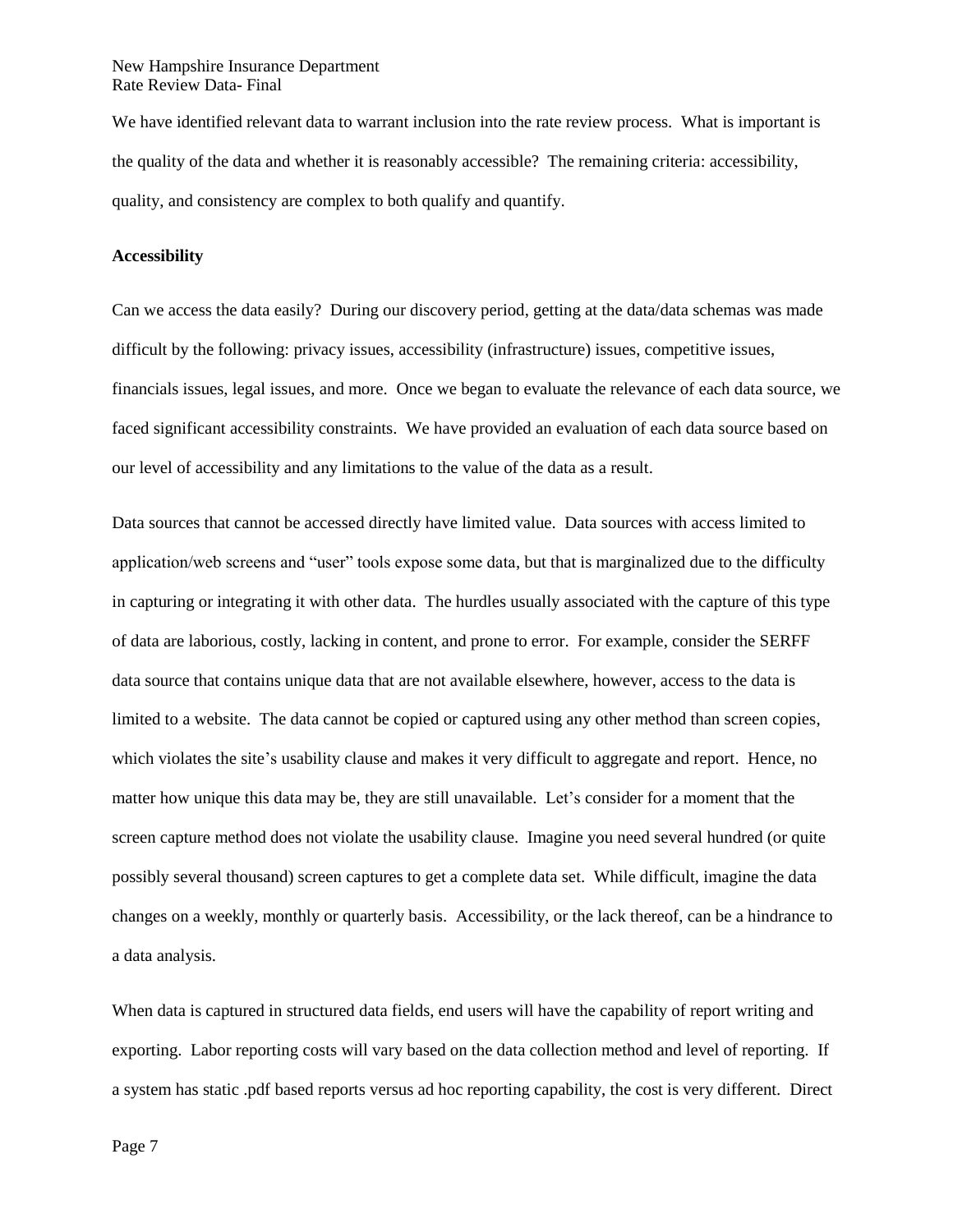data exchange, either permanently through some type of trust relationship and/or shared data sources or a semi-permanent connection like web services or file transfer, is the best-case accessibility option when evaluating a data source. The data still must satisfy all of the criteria in that it is relevant, consistent, and of high quality; although accessibility is the key element. Accessibility is critical when trying to determine and maintain the quality of the data and it promotes strong data consistency for integration purposes.

#### <span id="page-8-0"></span>**Quality**

For the purposes of our evaluation we have decided to split data quality into two parts: quality and consistency. Separating quality and consistency provides for two distinct views into the value of the data. Data quality topics include: accuracy, completeness and reliability and it is affected by the way data is entered, stored and managed.

Not only is there a need to capture quality data, but it needs to be maintained. We have evaluated the primary data sources with this in mind. How good is the data? Can we rely on the data? Integration of data from multiple sources requires that data sources are, and will remain, accurate and reliable.

When an organization sets out to capture data, it has to define the data sets and sources very carefully. The integrity of the data quality is crucial to the operational and transactional processes. Business reporting and business intelligence relies on this foundation upon which to build the reports, analytics, dashboards and other decision tools.

#### <span id="page-8-1"></span>**Consistency**

Consistency of data is paramount when combining multiple data sources in a data warehouse. Data consistency encapsulates the validity, usability, and integrity of the data. When data is combined from multiple sources, it is considered to be point-in-time consistent. Point-in-time consistent means that all interrelated data sources must be coalesced to a similar set of consistencies to be able to recreate any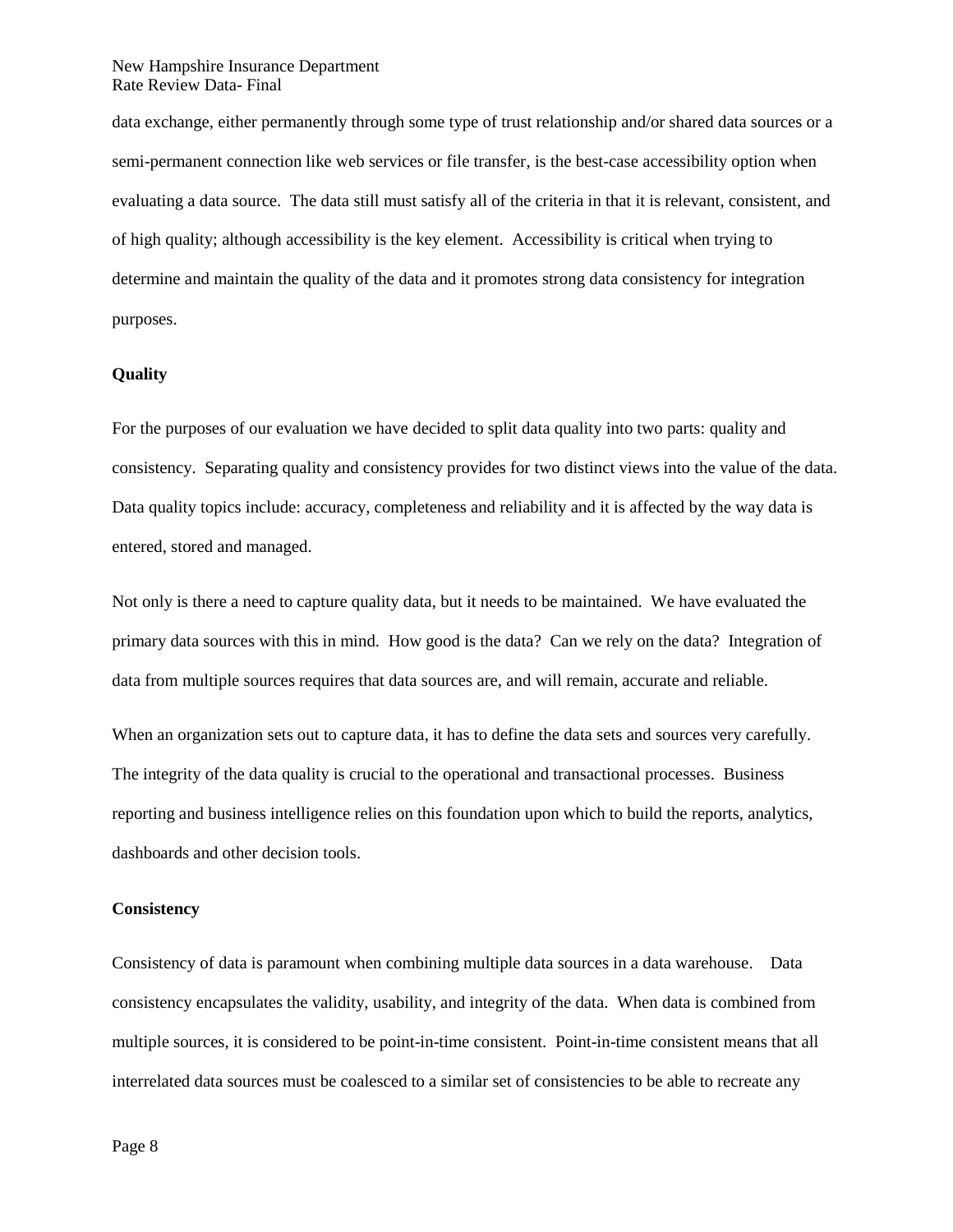moment with high accuracy, repeatability, and sameness. For example, the LOB data is collected once a year and is reported typically by the insurance carrier's financial department, while rate review requests may be completed by an underwriter department of the same insurance carrier. Both groups used inconsistent methods to complete their business analysis and submit answers to the LOB survey and the rate review. Therefore, the result is inconsistent data collection methods, making it impossible to know which information is more accurate.

Data collection methods used to build the data catalog varied by the type and nature of the data source. Some data source owners used Information Technology professionals or organizations that were able to provide data description and documentation tools. This type of data source collection model scored high in our criteria. While data collection models that did not use consistent shared data models scored lower.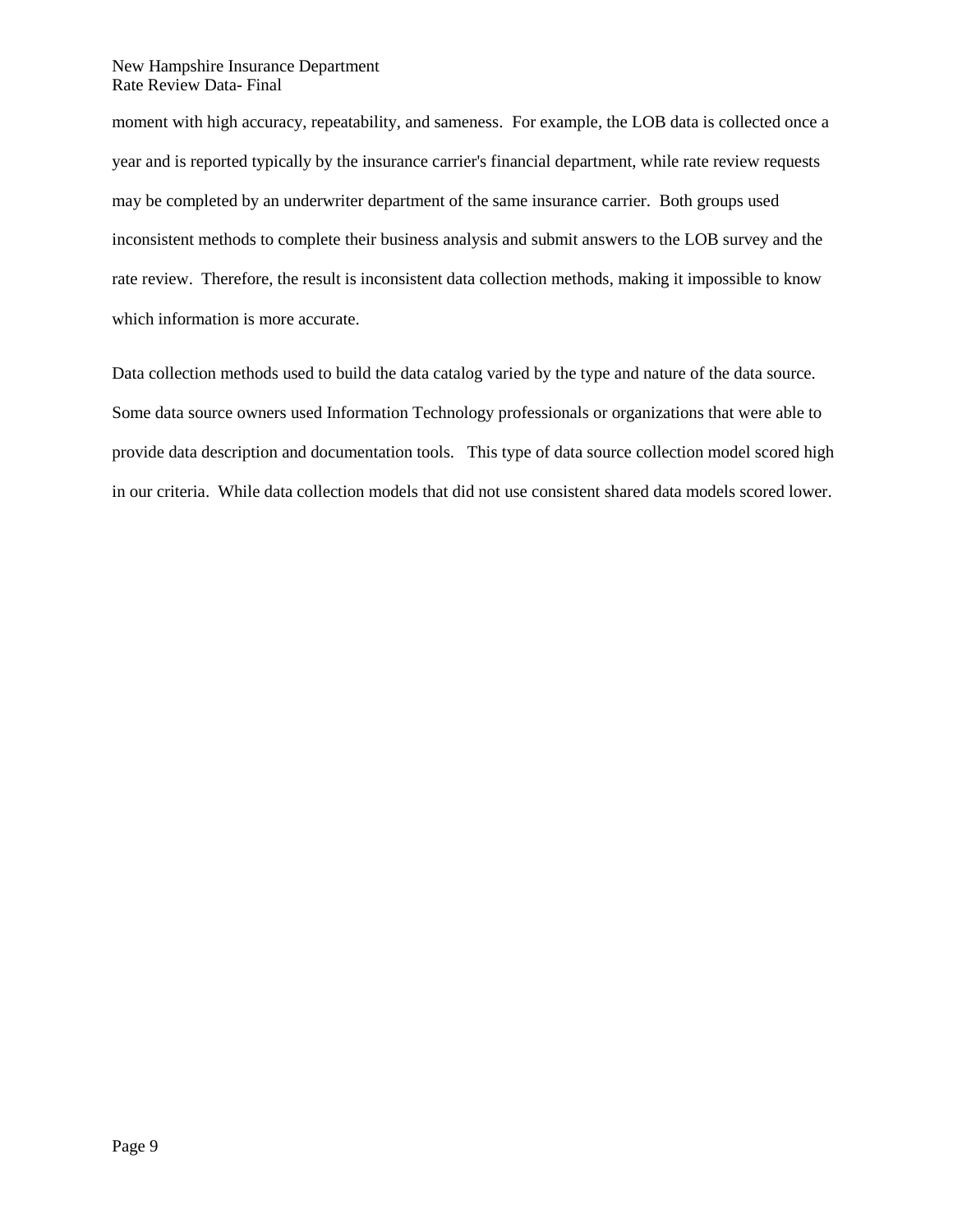## **Data Collection**

<span id="page-10-0"></span>NHID collects data from several resources for their reporting and analyses of insurance industry data. An overwhelming majority of the information comes from insurance company claims, financial, and membership data. Much of the data resides across various state and national programs in data repositories. Repositories are a collection of data that may or may not interrelate because the data is dumped in from disparate systems. Often these repositories on their own may or may not have quality, accessiblity, or relevant reportable data for the rate review process. In comparing the data sources, repositories, and data warehouses for NHID rate review process, various data collection methods are used.

#### <span id="page-10-1"></span>**Survey**

Line of Business (LOB), Supplemental Data, SBS, Rate Filing Template, and SERFF are all examples of data collected by means of survey (see Data Catalogue). Typically, data from surveys are limited to the interpretation of the person completing the survey. Therefore, this type of data collection method can be inconsistent from carrier to carrier and from employee to employee of a singular carrier. NHID needs reliable consistent points of data when regulating premiums. Additionally, the effort and time it takes to collect and aggregate the individual carrier data surveys impacts timeliness and dissemination of the information.

The rate review process requires NHID approval for a change in carrier premium. This requires information to be collected in a timely and consistent manner. Given that the rate review process occurs as frequently as quarterly, the data collection points need to be available on a similar time line, thus making survey tools a natural choice for NHID data collection methods. However, the data needs to be collected using well established industry standards. Another example of survey tools is the rate filing template which has been developed in Microsoft Excel and is a survey based tool with defined standards for collecting data.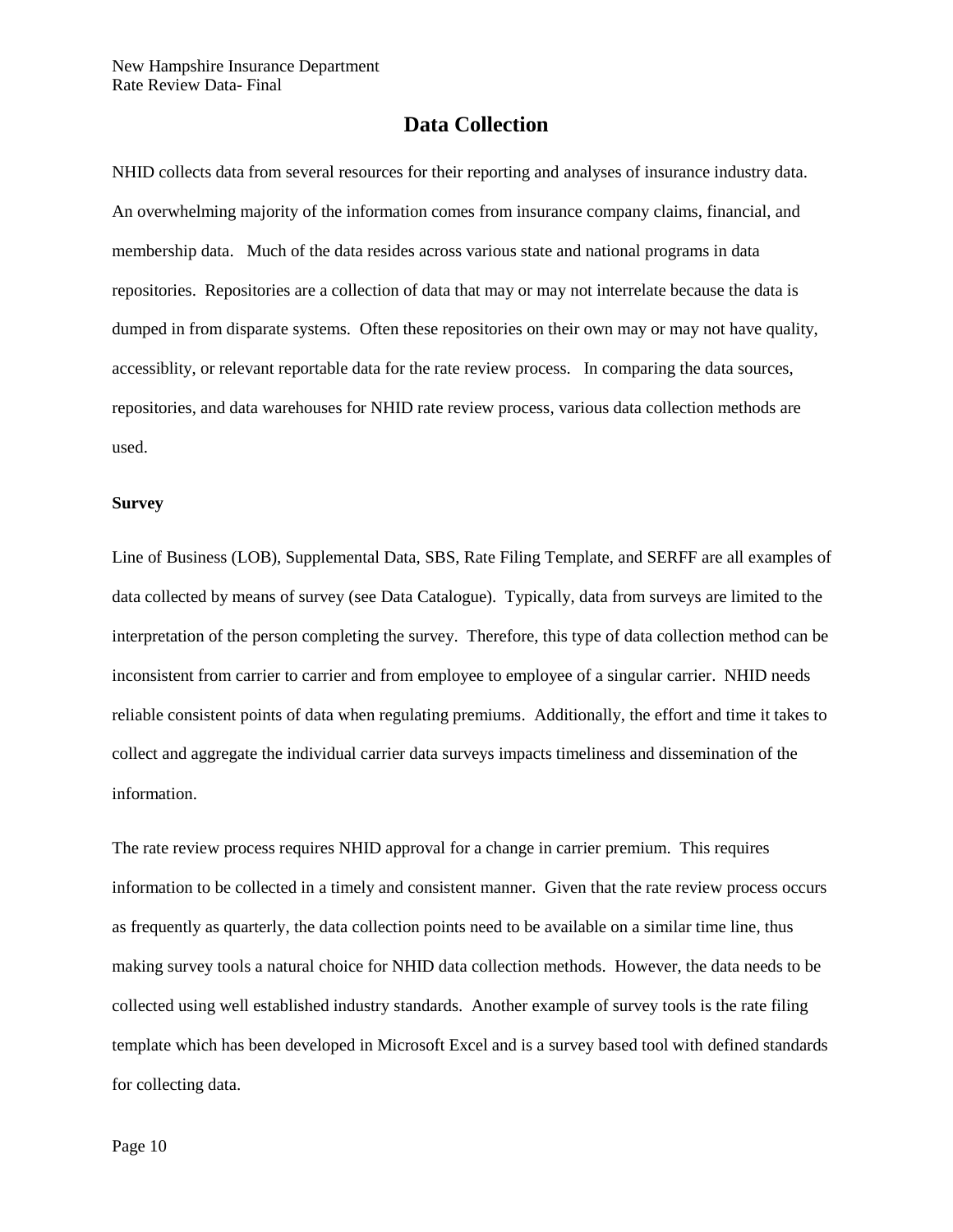#### <span id="page-11-0"></span>**Data Extraction**

When data is extracted from financial, claims, and membership systems the data is quite granular, therefore, the use of extract data sets are typically more diverse. Examples of extracted data sets are I-Site and Omnipoint (All Payer). Typically, reports can be generated to meet various needs of NHID. However, the extraction, load, and translation of this type of data collection needs to be consistent. Therefore, the industry has set standards like HL7 to help with comparable data sets. For example, NAIC (National Association of Insurance Controllers) has I-Site, which contains the most complete data source available when considering financial and financial performance data on insurance companies.

#### <span id="page-11-1"></span>**Case Studies**

Case studies or reports identifying trends in the market place are often sighted as justification for a change in premium. Examples of this are Kaiser and Healthcare.gov, which have case studies, healthcare market trends, and market analysis (see Data Sources Section). Case studies are typically narrowly focused and conducted to meet specific objectives, which may not be related to the rate review process. Case studies are time consuming to understand the methodology used in order to determine the applicability of the case study.

#### <span id="page-11-2"></span>**Interviews**

Interviews are a natural informal process of the rate review. For example, data collected through correspondence in SERFF informally presents opportunities to interview the carrier. Many of the questions and requests for more information often lead to better understanding of the carrier premium request and their ability to respond in a timely manner. This type of question and response for data leads to an informal interview with the carrier. While interviewed data are a more qualitative data collection approach, it is unclear what effect interviews have on the rate review process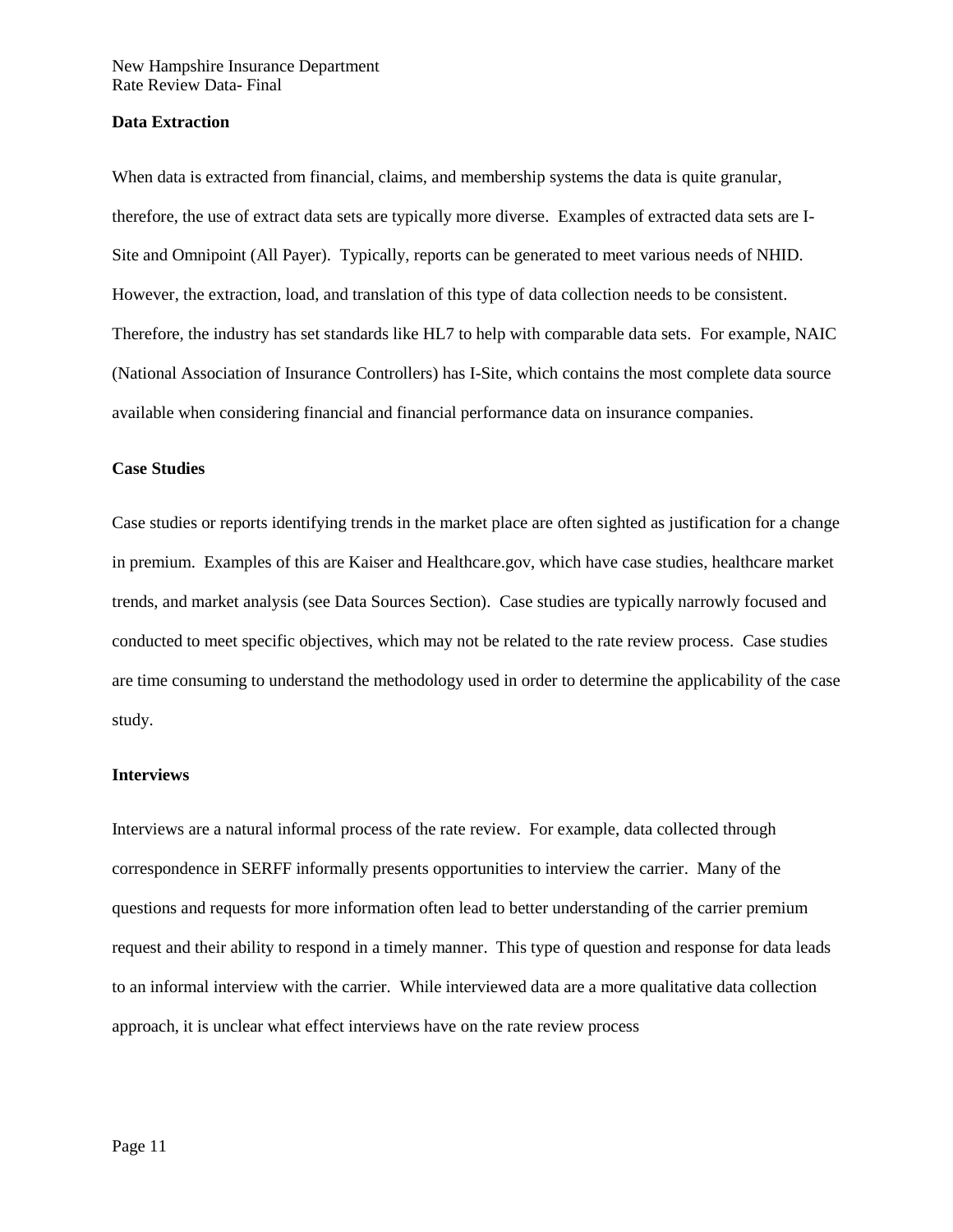## **Data Sources**

<span id="page-12-0"></span>There were two types of data sources that were reviewed: main data sources and researched data sources; each of which were identified by NHID at the start of the project. ReportingMD was asked to identify other relevant sources. We have reviewed the data sources and applied a relative weighted score to each of the data sources (see **Methodology** Section).

## <span id="page-12-1"></span>**Main Data Source List:**

| Data Source        | Description                           | Owner         | Score |
|--------------------|---------------------------------------|---------------|-------|
| <b>NHCHIS</b>      | NH Comprehensive Healthcare           | <b>NHCHIS</b> | 65    |
|                    | <b>Information System</b>             |               |       |
| I-Site             | Internet - State Interface Technology | <b>NAIC</b>   | 65    |
|                    | Enhancement                           |               |       |
| <b>SERFF</b>       | System For Electronic Rate and Form   | <b>NAIC</b>   | 59    |
|                    | Filing                                |               |       |
| <b>Rate Filing</b> | Electronic collection of rate filing  | State of NH   | 58    |
| Template           | data                                  |               |       |
| <b>LOB</b>         | Line of Business Survey               | State of NH   | 50    |
| <b>NHHA</b>        | New Hampshire Hospital Association    | NH Hospital   | 43    |
|                    |                                       | Association   |       |
| Supplemental       | Additional requests for data made to  | State of NH   | 58    |
| Data               | insurance companies                   |               |       |
| <b>SBS</b>         | <b>Insurance Commissioner's State</b> | State of NH   | 48    |
|                    | <b>Based Systems</b>                  |               |       |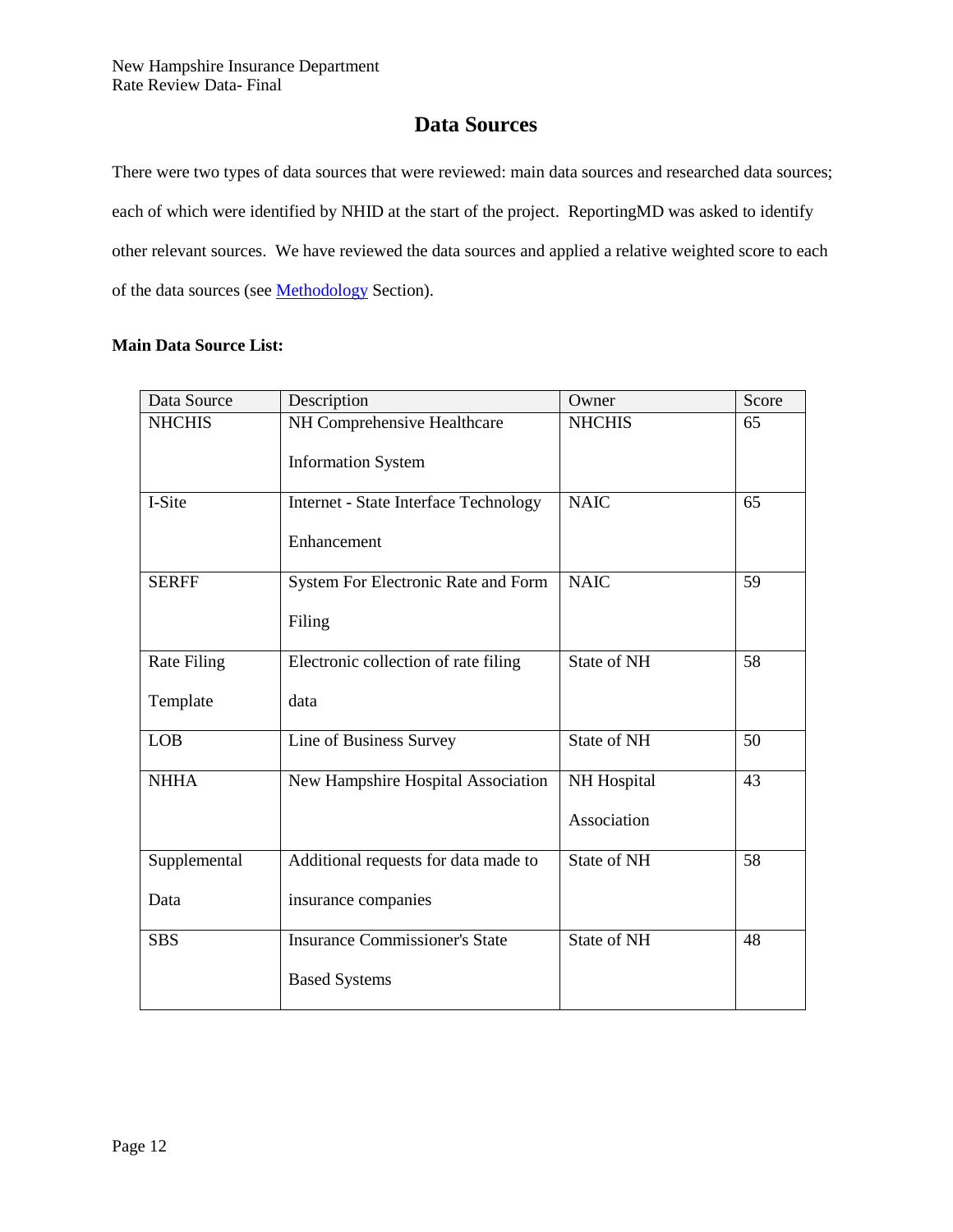## <span id="page-13-0"></span>**Researched Data Source List:**

| Data Source      | Description                              | Owner                     | Score     |
|------------------|------------------------------------------|---------------------------|-----------|
| <b>CMS</b>       | <b>Centers for Medicaid and Medicare</b> | <b>Federal Government</b> | 58        |
|                  | <b>Services</b>                          |                           |           |
|                  |                                          |                           |           |
| <b>US Census</b> |                                          | <b>Federal Government</b> | 40        |
| <b>MEPS</b>      | Medical Expenditure Panel Survey         |                           | 38        |
| Kaiser           | The Henry J. Kaiser Family               | Private Corporation       | 32        |
|                  | Foundation                               |                           |           |
|                  |                                          |                           |           |
| HealthCare.Gov   | Healthcare.gov                           | Healthcare.gov            | 10        |
| <b>DRED</b>      | Department of Resources and              | State of NH               | <b>NA</b> |
|                  | Economic Development                     |                           |           |
| <b>NHDHHS</b>    | NH Department of Health and Human        | State of NH               | <b>NA</b> |
|                  | Services                                 |                           |           |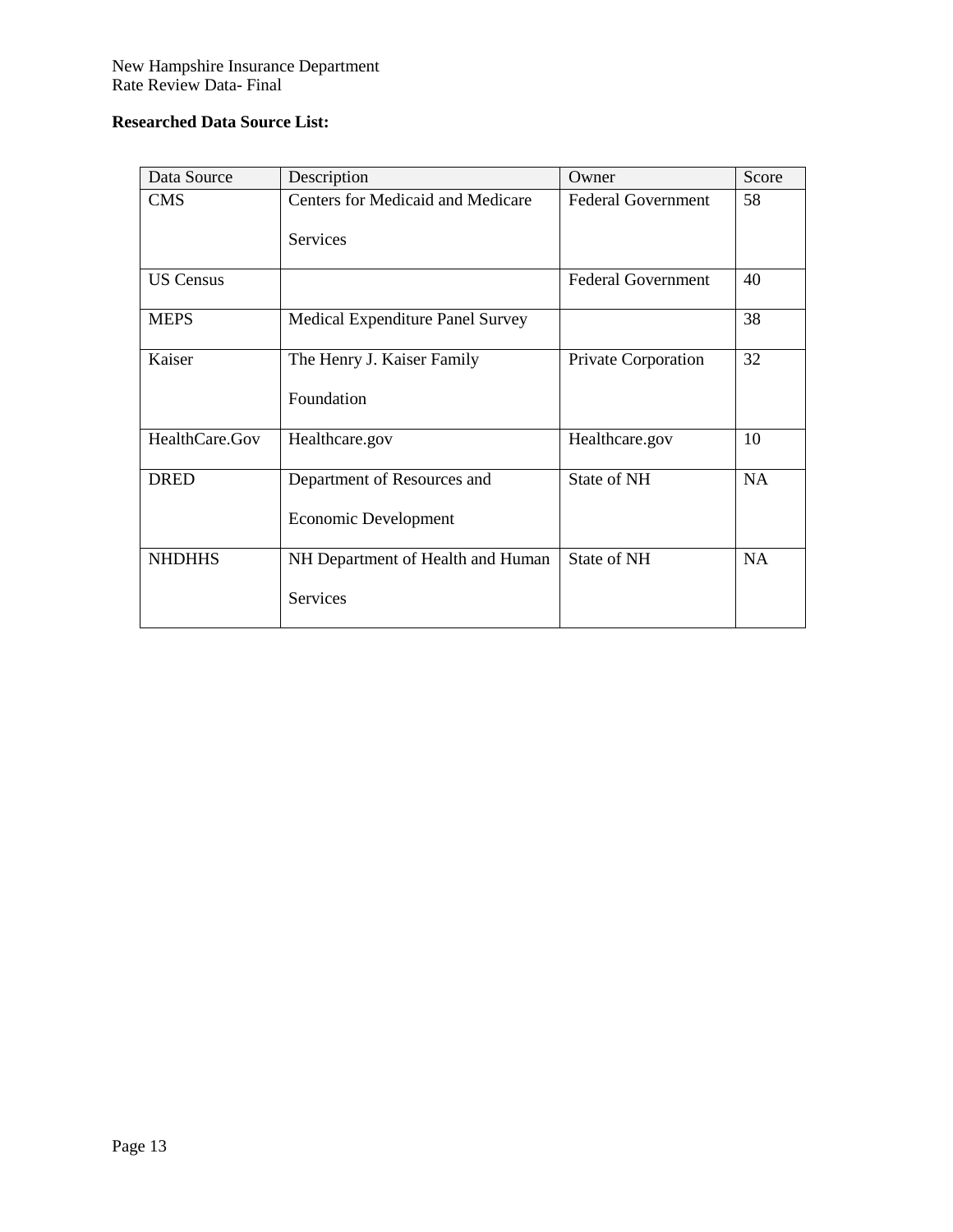## **Accessibility/Consistency**

<span id="page-14-0"></span>Valuable data is consistent in content and accessibility. Consistent data has standard formats for frequent loading of new content. Data sources become more accessible when ownership, privacy, and business objectives are less conflicting. Consistency will have a significant impact on the quality of the data source. NHID has been using a limited section of data sources like I-site and SERFF because the consistency and accessibility is largely unclear. Both data sources have the capability to run more detailed or custom reporting, however, understanding the consistency (frequency of new data made available) of these data sets requires more available resources than NHID currently has.

In recent years, data has gained an enormous role in even the smallest of enterprises. The collection, cleansing, aggregation, and dissemination of data are big business. At the same time, financial and patient privacy laws (Sarbanes Oxley/HIPAA, etc.) have had a "suppressive" effect on those types of data being readily available or disseminated even though business demand has increased dramatically.

In order for data to be useful, it must be available. In order for data to be effective, it must be accurate and consistent. Data in non-structured fields is difficult and time consuming to analyze when aggregated, and/or integrated with other data sources. For example, the rate filing report is a .pdf document that has non-structured data fields and therefore can only be analyzed one request at a time. What if you wanted to know how many rate reviews had a request of a 10% increase or greater in 2012? This would currently be a laborious task to complete from a PDF document.

While there are many standardized reports (especially in the financial areas) most data is in formats that are designed for and limited in scope and quality. In many cases, especially with larger and more established vendors, those limitations do not wholly remove the value of the data; instead, they just limit the manipulation and integration of that data through pre-defined data models. For example, SERFF has a section where you can enter reporting parameters based on a predefined data set. This is helpful if all of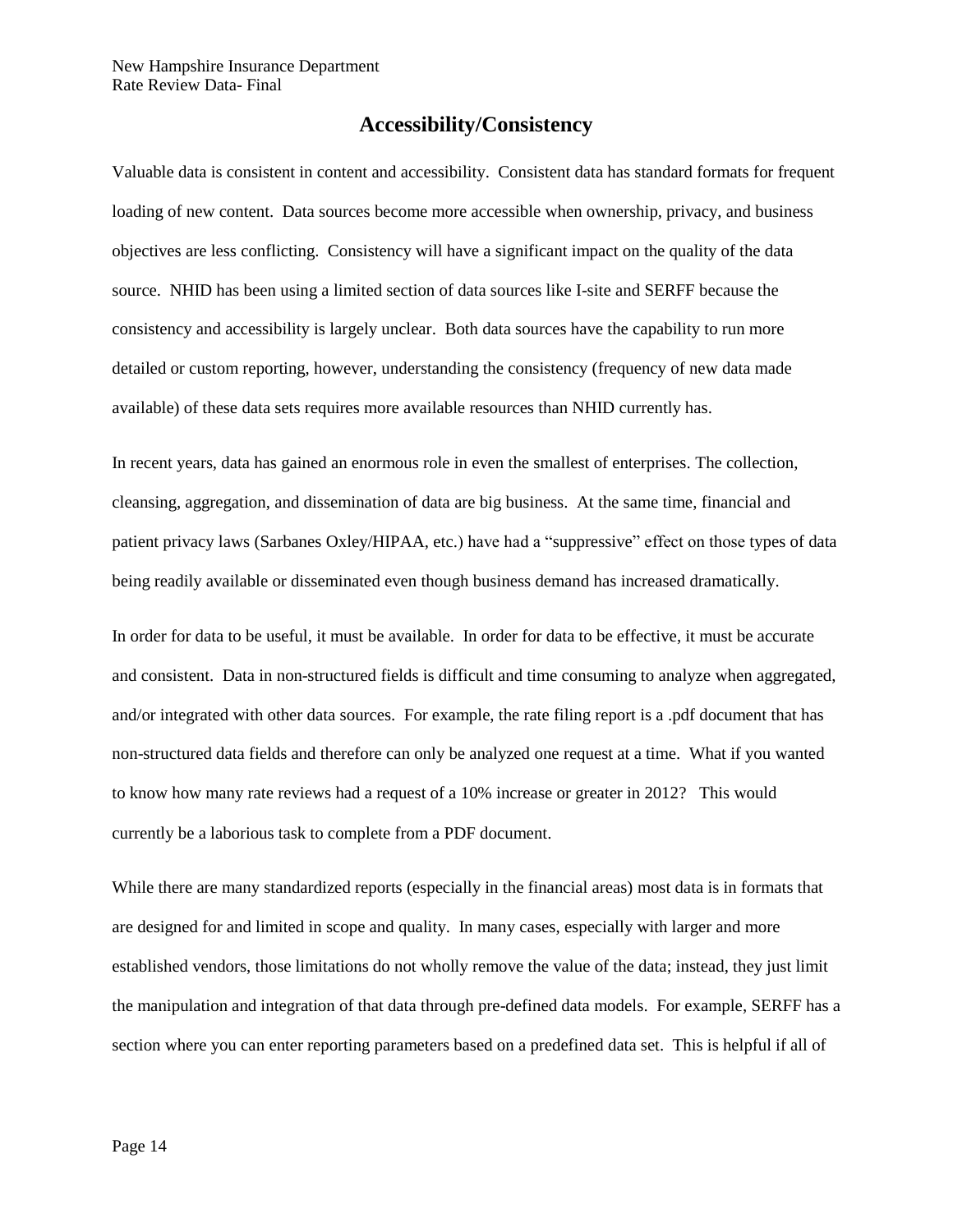your data resides in the predefined data set. If your data was not accessible for reporting, it would have less value.

Other methods of data capture may still apply even though they are more difficult, expensive, and error prone methods. Such methods include: screen/scrape; report data export; and optical content readers (OCRs).

Structured data that is captured in defined data fields is only one part of making data consistent and accessible. Once the data is in a structured reportable format, one needs to decide what to do with it? Can we consistently import the data by day month, quarter, and year? How accurate is the data and can we augment it with data from another source to improve its value? Is the data set relational to other data sets? Can we aggregate and define it?

In most cases, the real value of data is in its scope. Data with a narrow scope produces limited or focused results. One of the main qualities of good data is its ability to integrate with other types of data into a master data collection or "data warehouse". A data warehouse is the collection and aggregation of data from a variety of sources that can be queried and reported on. The larger and more complete the warehouse, the larger and more complete the reporting (and value) and analysis of the results. Data warehouses tend to be built with a broad scope in mind.

Regardless, one underlying principle remains true: data quality is paramount. Not only is the capture and validation of the data important but, how the data is consolidated, analyzed, and reported creates quality and consistency concerns. When combining data sources, generally the data needs to be transformed to maintain consistency (see [Recommendations\)](#page-38-0).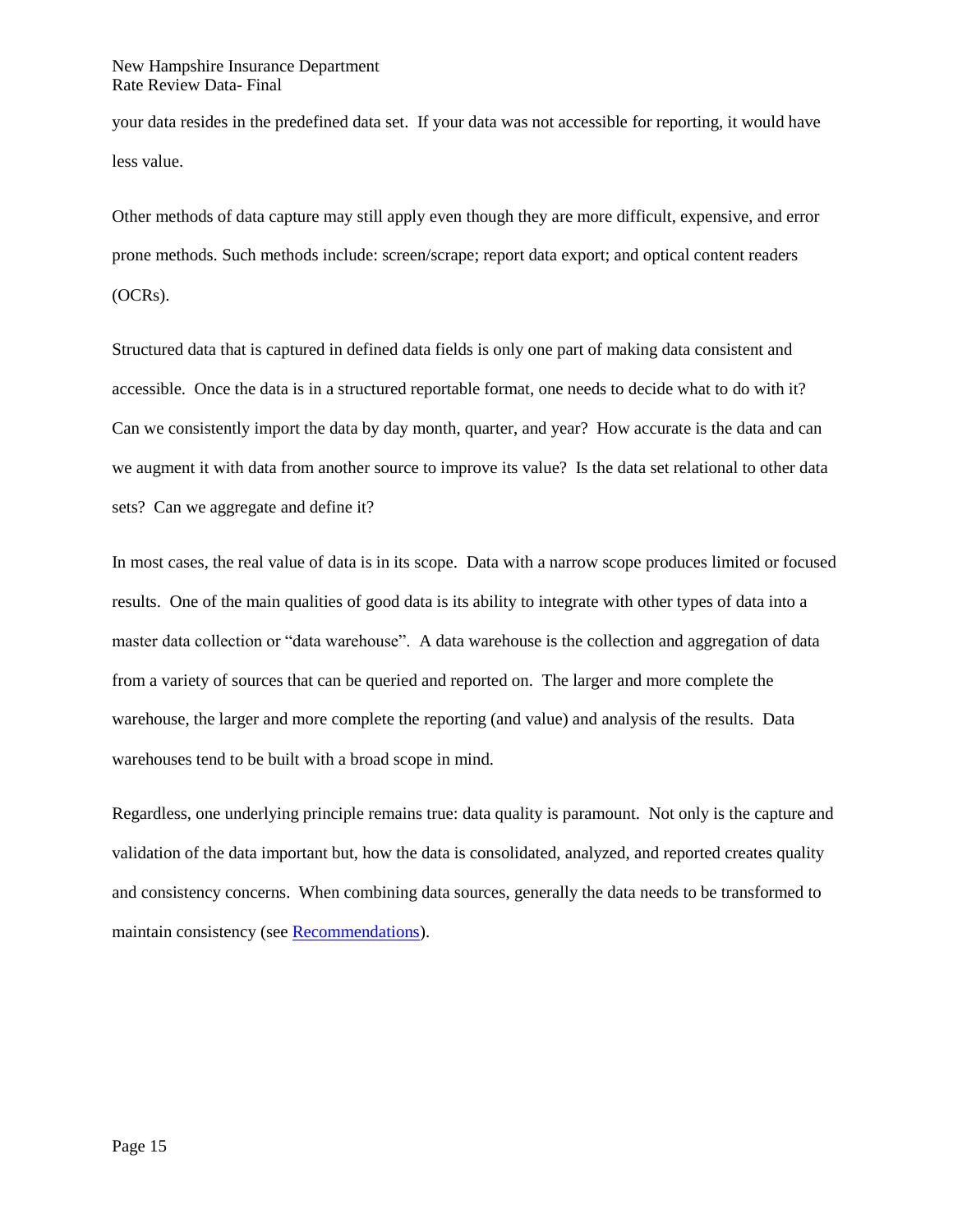## **Main Data Sources**

<span id="page-16-0"></span>Below is a description and evaluation for each of the Main Data Sources:

#### <span id="page-16-1"></span>**NH Comprehensive Healthcare Information System (NHCHIS**)

**Overall Score:** (65)

**Ratings:** – Relevance: (10); Accessibility: (10); Quality: (10); Consistency: (5)

#### **Description:**

The New Hampshire Comprehensive Health Care Information System (CHIS) was created by NH state statute to make health care data "available as a resource for insurers, employers, providers, purchasers of health care, and state agencies to continuously review health care utilization, expenditures, and performance in New Hampshire and to enhance the ability of New Hampshire consumers and employers to make informed and cost-effective health care choices." The statute also required that the New Hampshire Insurance Department (NHID) and the NH Department of Health and Human Services (NH DHHS) partner on the project. The same legislation that created the CHIS also enacted statutes that mandated that health insurance carriers submit their encrypted health care claims data and Health Employer Data and Information Set (HEDIS) data to the state.

#### **Positives:**

This project has detailed insurance claims data sources. CHIS reflects good access to theoretically consistent data. The data can be consolidated into a centralized data warehouse. NHCHIS is the beginning of that project and based on our review, it is the ideal candidate to be the focal point of any data collection efforts supported and participated in by NHID. CHIS can bring tremendous strength and focus to the data collection, data warehousing, and reporting processes. By having a centralized and coordinated effort, the State of NH will benefit from many overlaps in need, support and other functionalities.

Page 16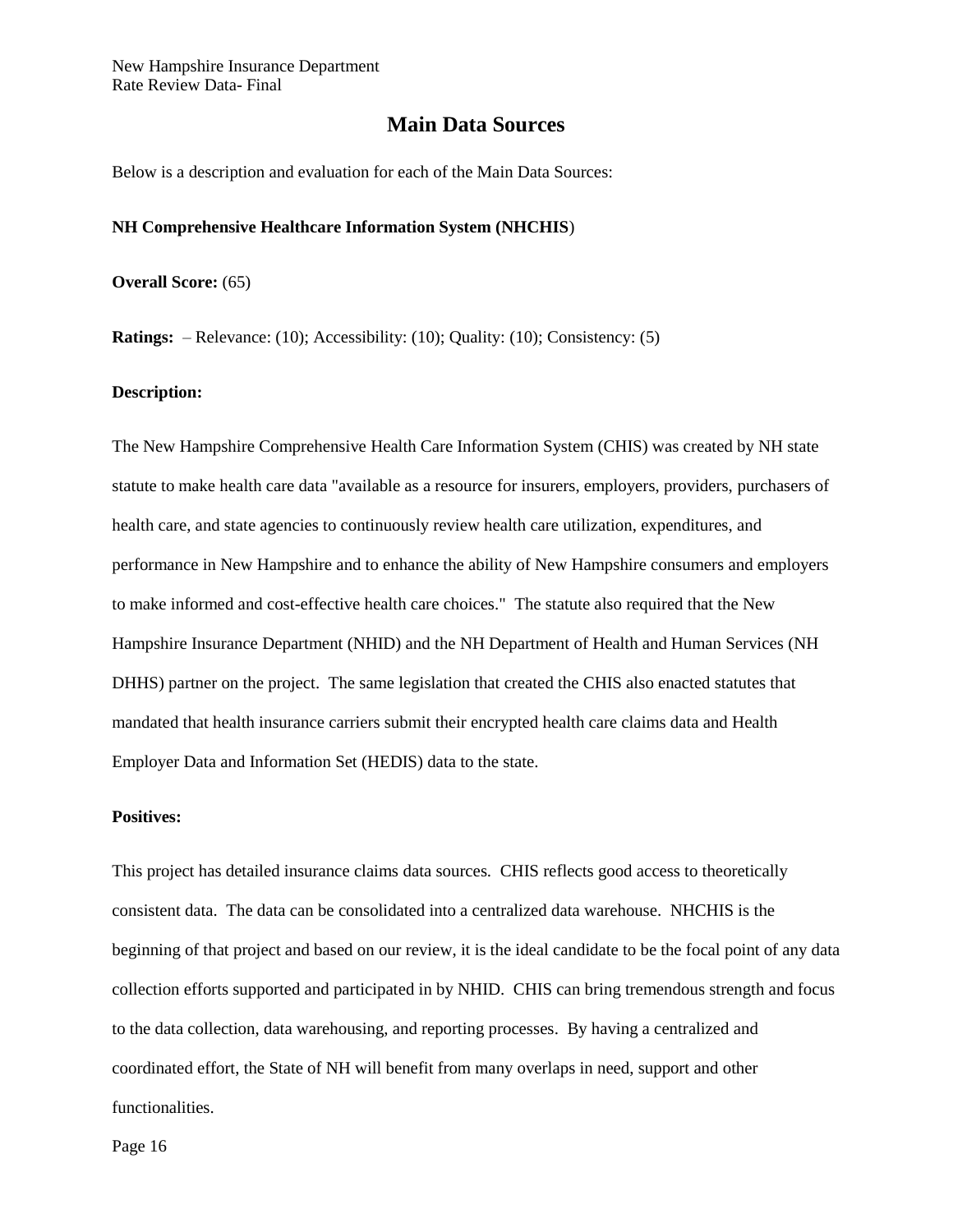## **Negatives:**

The CHIS lacks quality consistent data sets. Data is refreshed every quarter. Data sets grow very large, making accessibility for longitudinal and trend reporting difficult. Data sets are sent to one person at NHID and are loaded independently on local machines and thereby localized data bases and reports are created specific to a singular user.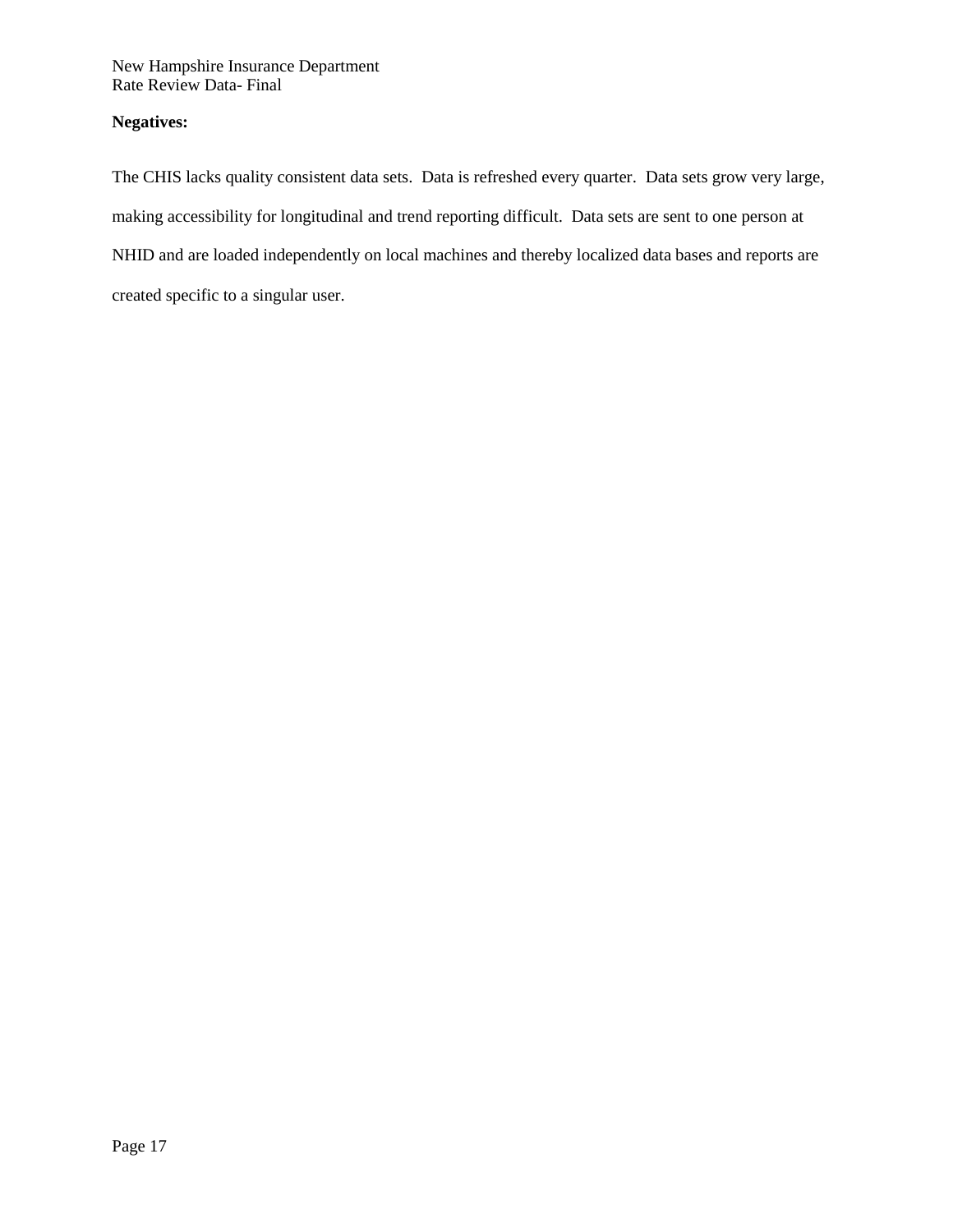<span id="page-18-0"></span>**I-Site**

#### **Overall Score:** (65)

**Ratings:** – Relevance: (10); Accessibility: (6); Quality: (10); Consistency: (9)

#### <span id="page-18-1"></span>**Description:**

NAIC I-SITE is an online interface designed for state insurance departments to obtain comprehensive financial, market conduct, producer licensing, and securities information. I-SITE offers regulators access to NAIC database information including Summary Reports, Batch Reports, and Detailed Lookup Reports. The integration of SBS and I-SITE ensures the seamless access to data between I-SITE and SBS.

I-SITE raised some unique issues when we tried to catalogue it. There was a data dictionary of sorts, which only proved to be enormous and unwieldy. There are tens of thousands of columns of data. To catalogue all of those columns of data would have taken significant time and resulted in no perceptible value (who's going to review them all?). What we did is catalog the company tables as they were much smaller and easy to capture. This is to provide a snapshot into the data types and structures available. We then followed that with a section that contains a list with descriptions of all of the main reports we felt significant to the rate review process (see catalogue). I-SITE's website is built for the consumption of reported data and, when used only through the website, is all that is available.

## **Positives:**

This is a focused data source specifically created to support state insurance commissioners. It has comprehensive, detailed data within its subject areas. The data has historical depth, and great consistency. While we did not run data quality tests, we do believe there is great accuracy. Some data sources are provided by the actual insurance companies.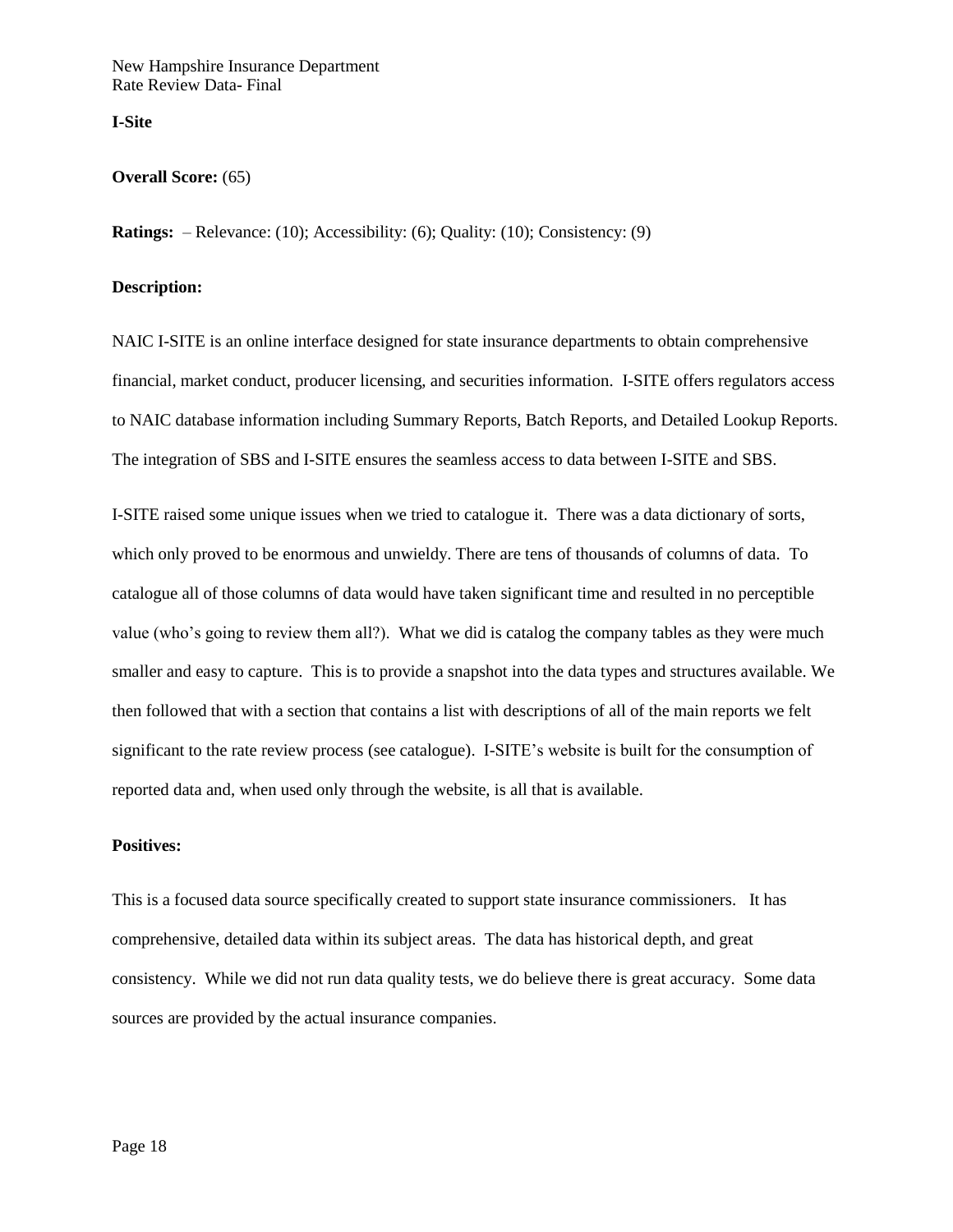I-SITE data can be augmented with the All Payer database to provide more comprehensive reports. For example, the state could report profit or loss by insurance carrier for immunizations, emergency room visits, etc. across multiple years. The main KPIs for the rate review process are based on financial, aggregated claims incurred and membership data

#### **Negatives:**

We have three issues with I-SITE data:

- 1.) I-SITE is overwhelming in its depth and complexity. While there are many tools, reports, and descriptions, it is nearly impossible for all but highly trained users to assess and aggregate answers to specific questions without poring over reports or writing complex queries to do so. It is unreasonable to expect NHID rate review analysts to have that skill set. There is ODBC (Open Database Connectivity – an industry standard) access to the data and that is why we gave them a 6 and not a lower score. ODBC access is a good option for small data capture jobs and reporting. Given the volume of data in I-SITE, ODBC would not function well for foundational data sources for I-SITE.
- 2.) NAIC protects their data and access to it quite strenuously. While there are some datadefinition tools available, they are essentially useless due to the data complexity. However, NAIC makes their living off of this data and NHID could be a significant customer to NAIC given the right circumstances. It might be possible for NHID to negotiate a data extraction/feed agreement with NAIC.
- 3.) It will be costly to do. Again, the depth and breadth of the data comes into play. It will take significant time and technical resources to define data sets needed for the rate review reporting system. Even if they agree to a total dump of the data, it will still require those resources to distill that data into NHID systems for reporting. Transformation and update processes will have to be built and maintained to load the data set at regular intervals.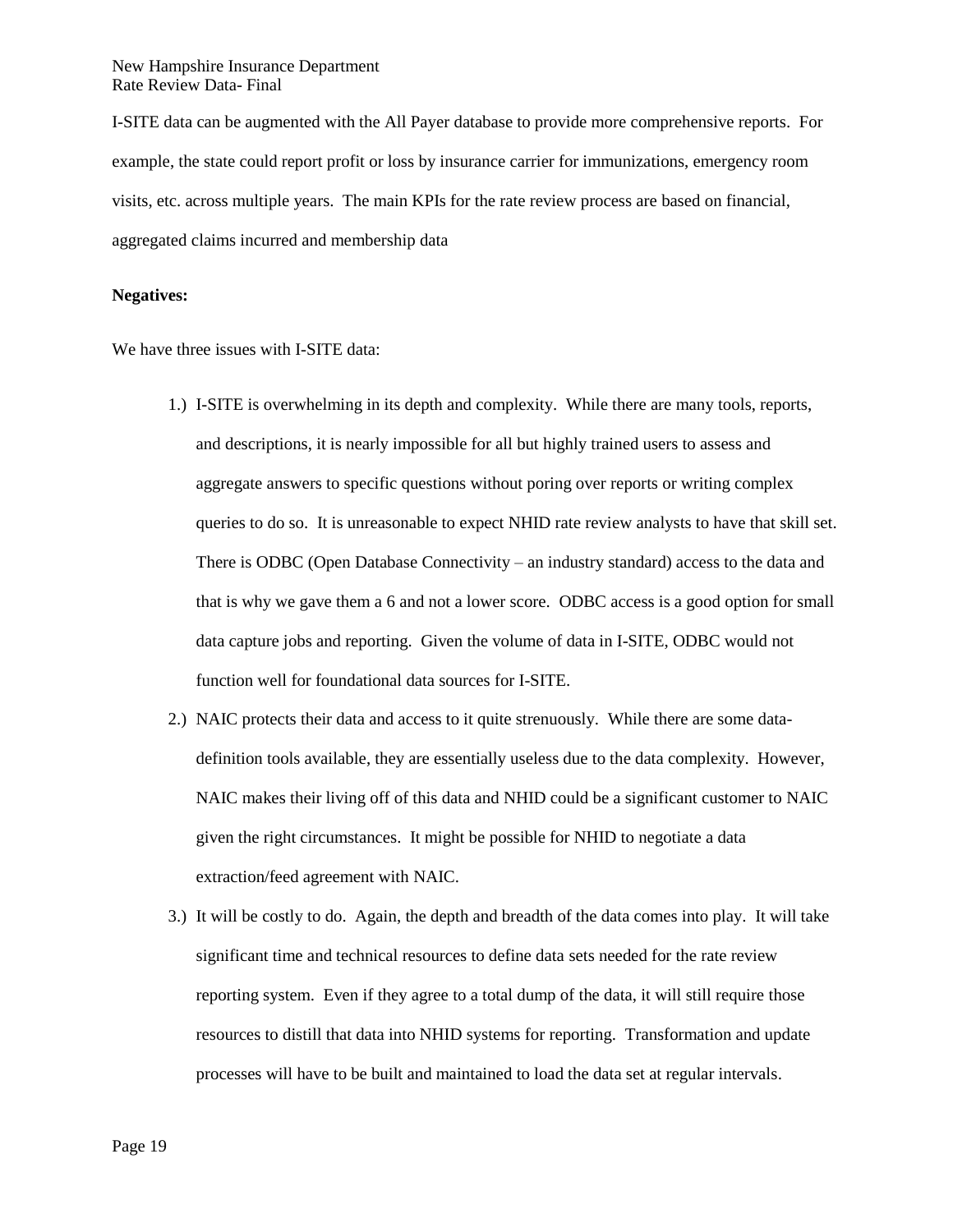#### **SERFF**

#### **Overall Score:** (59)

**Ratings:** – Relevance: (8); Accessibility: (6); Quality: (10); Consistency: (9)

#### **Description:**

The SERFF system is designed to enable companies to send specified information for states to receive, comment on and approve or reject insurance industry rate filings. SERFF offers a decentralized point-topoint, web-based electronic filing system. SERFF facilitates communication, management, analysis and electronic storage of documents and supporting information. The system is designed to improve the efficiency of the rate and form filing and approval process and to reduce the time and cost involved in making regulatory filings. It also provides up-to-date filing requirements when they are needed.

#### **Positives:**

SERFF would also make for a good foundational data source. While a lot of the data is communication type in nature, the metrics surrounding those communications and form filings could prove valuable as a data source. By capturing document metrics, we can minimize the time spent in SERFF and potentially build links to specific document type and their histories to further minimize time spent in SERFF doing document management tasks.

#### **Negatives:**

SERFF is a document management and retrieval system. While that type of system is certainly useful and fairly straightforward to build, the design and integration with a data warehouse is outside the scope and nature of this document.

SERFF is also owned and operated by NAIC. We expect that any accessibility issues would be the same or similar to what we discuss below with regard to I-SITE data and access.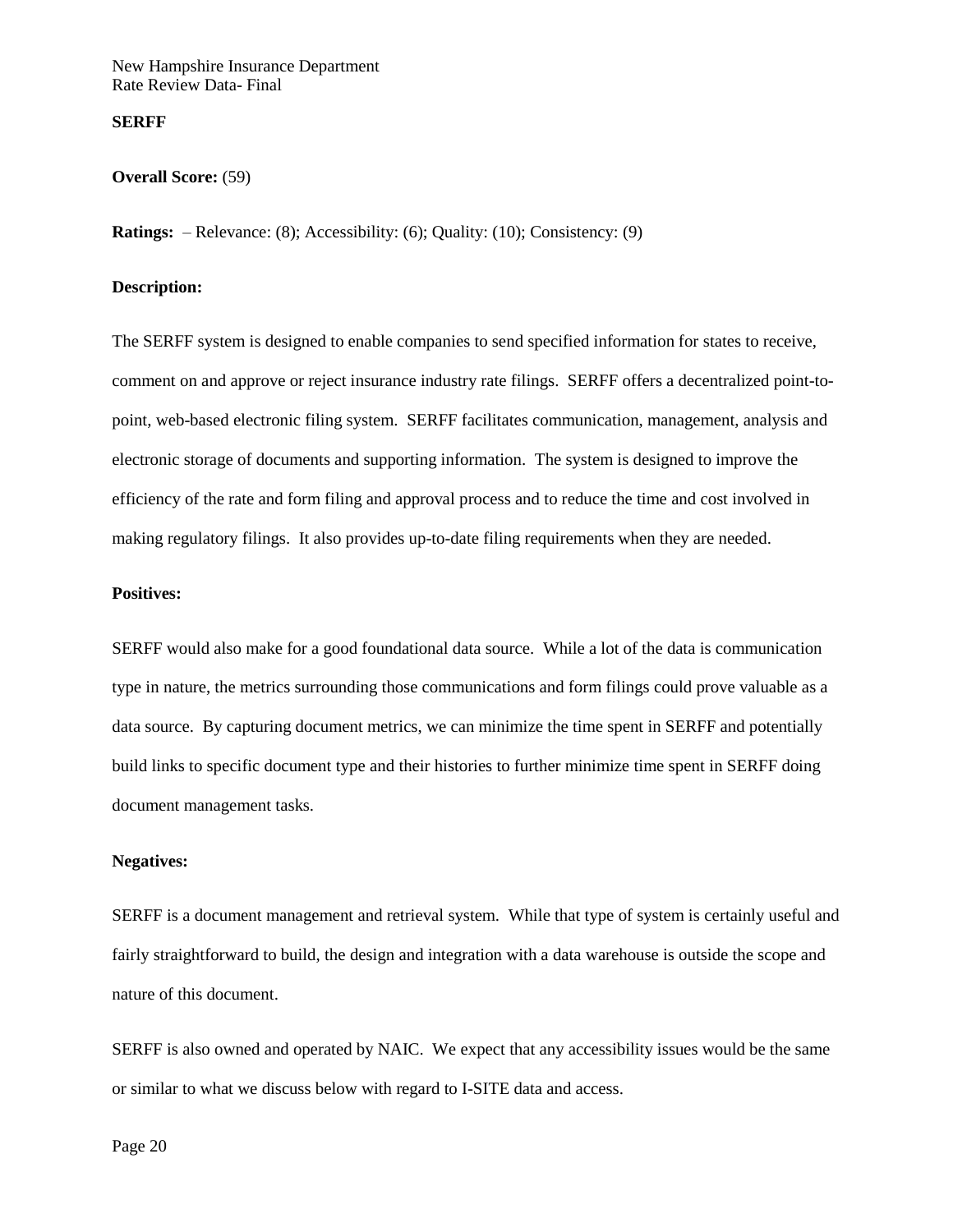#### <span id="page-21-0"></span>**Rate Filing Template**

#### **Overall Score:** (58)

**Ratings:** – Relevance: (9); Accessibility: (6); Quality: (8); Consistency: (9)

#### **Description:**

This template is used for rate filing, which includes: rate change and enrollment, history of rate change; rate changes distribution components of rate change, HMO, POS, PPO, Indemnity and other plan designs and benefit level rate adjustment, historical experience, experience rate development, final trend assumptions, historical administrative costs, administrative charges, retention charges, illustrative rates, rating factors, base rate PMPM development for Standard Plan type, company financial information, loss ratio exhibit individual market, loss ratio exhibit small group market, and standard plan types.

#### **Positives:**

The rate review template attempts to standardize reporting for the rate review process. Its base platform is Microsoft Excel spread sheets. The tool set calculates key performance indicators (KPI) at the singular submission of the rate review.

### **Negatives:**

Trending analysis would need to happen by compiling multiple rate reviews. The data cannot be aggregated and compared. The template is a survey based tool that leaves some interpretation open to the rate filer. Using Excel as a data collection and reporting tool is 20 year old technology that produces singular filed results.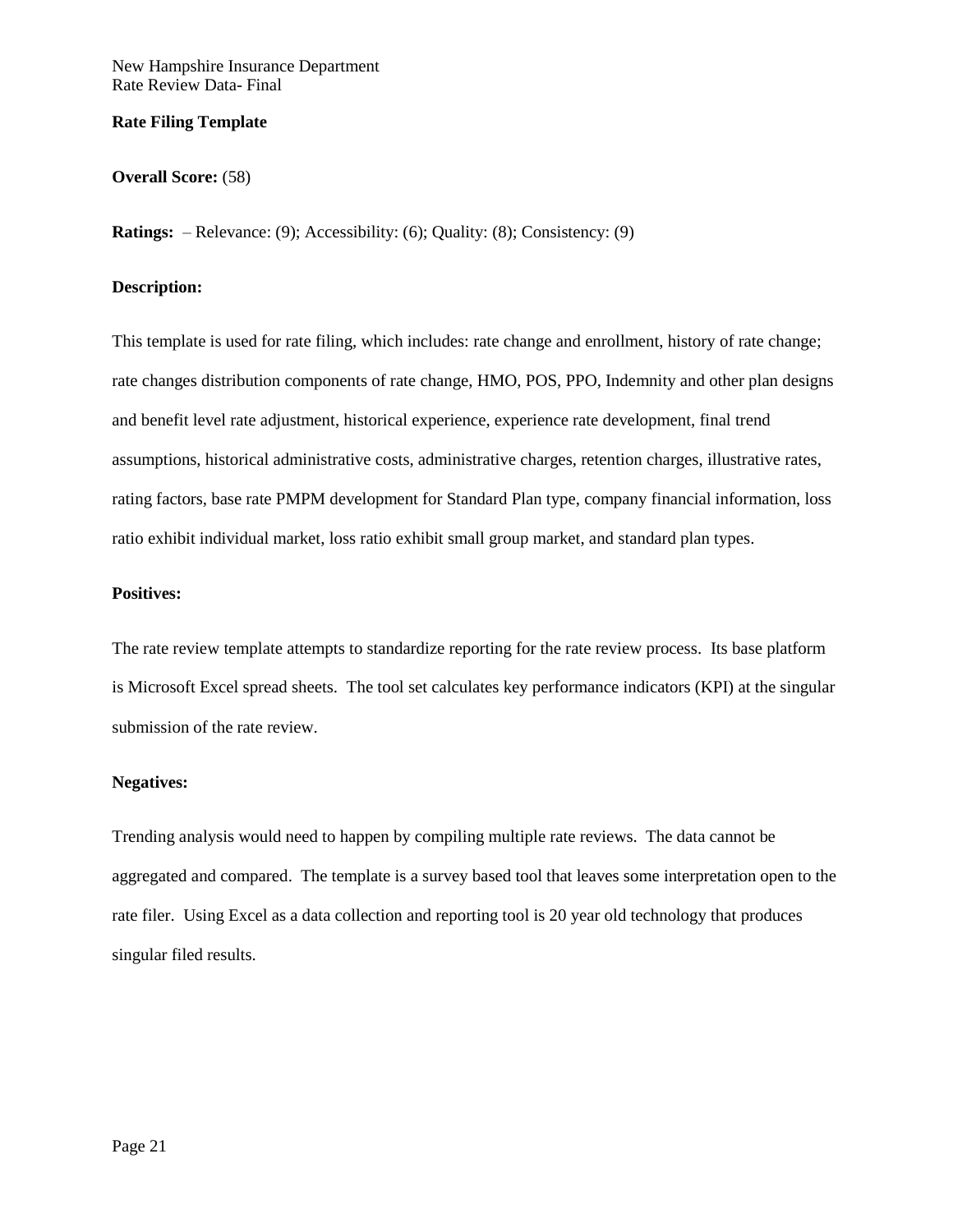#### <span id="page-22-0"></span>**Line-of-Business Data (LOB)**

#### **Overall Score: (50)**

**Ratings:** – Relevance: (9); Accessibility: (5); Quality: (6); Consistency: (6)

## **Description:**

Line of Business Database is based in excel. Template Excel spreadsheets are sent to insurance companies annually to collect information about number of subscribers by product, carrier key contact, premiums, if they marketed in NH in the prior year, and a brief questionnaire. Once the Information is received by NHID, the carrier is published on the NHID website.

### **Positives:**

The data source provides general overview of the carrier's products and size of their business in NH. It is a good way to quickly review the carrier's size and impact in NH.

#### **Negatives:**

The length of time it takes to create the database may be problematic for the state to have current relevant information. The data is accessible by NHID employees. Only one employee at a time can review the data unless multiple copies are distributed. It would be very difficult to query or analyze the data for comparative analysis.

The data quality is only as good as the person who pulled the data at the insurance company. It would be difficult to cross check or compare the data with other sources. The loading and compiling of the data is manual (copy and paste) which may lead to a level of inconsistency.

The following reasons present in inconsistencies:

1) The length of time it takes to collect data, and then be compiled by NHID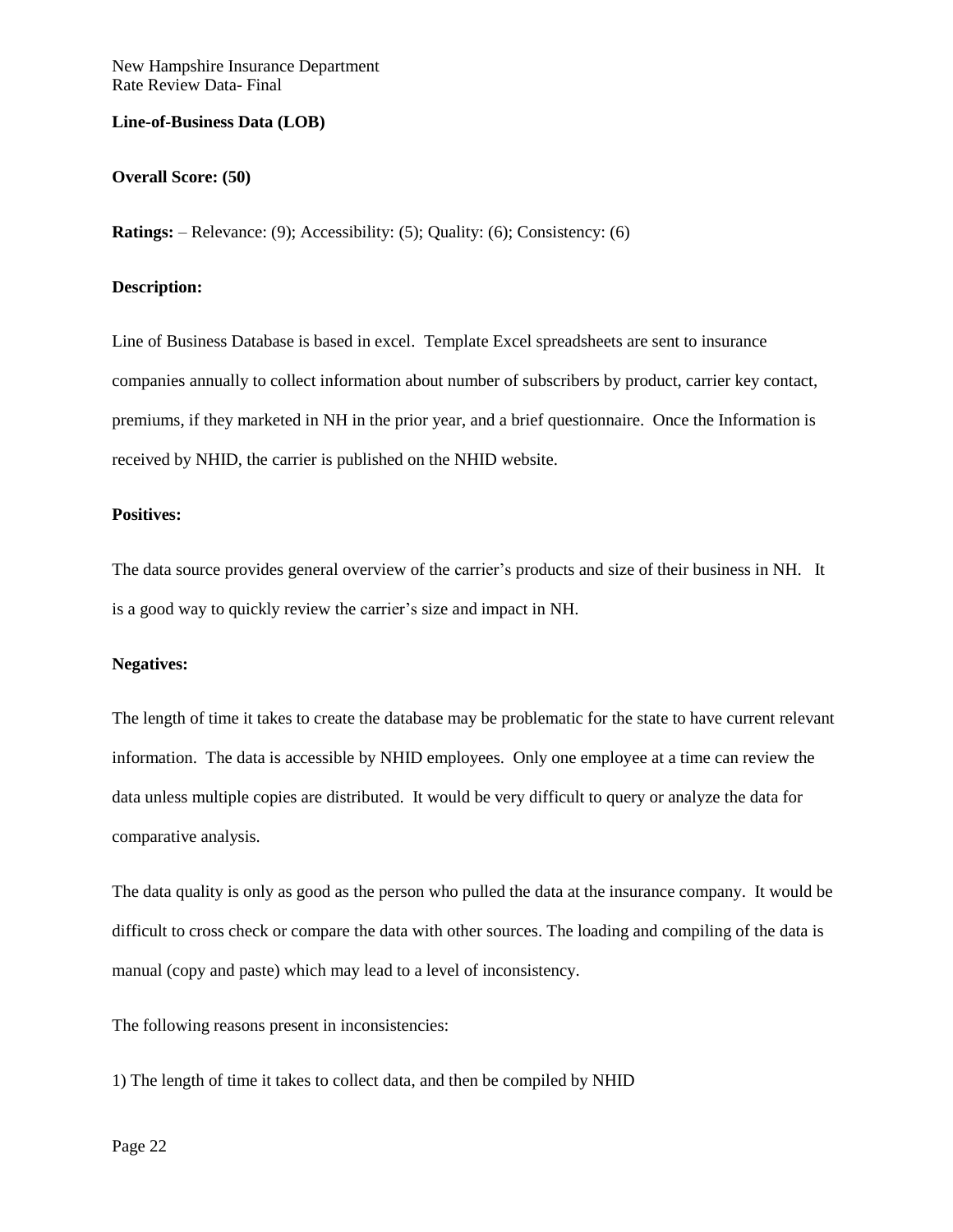2) Data is extracted by the carrier in inconsistent ways

3) Timing of when the data is extracted.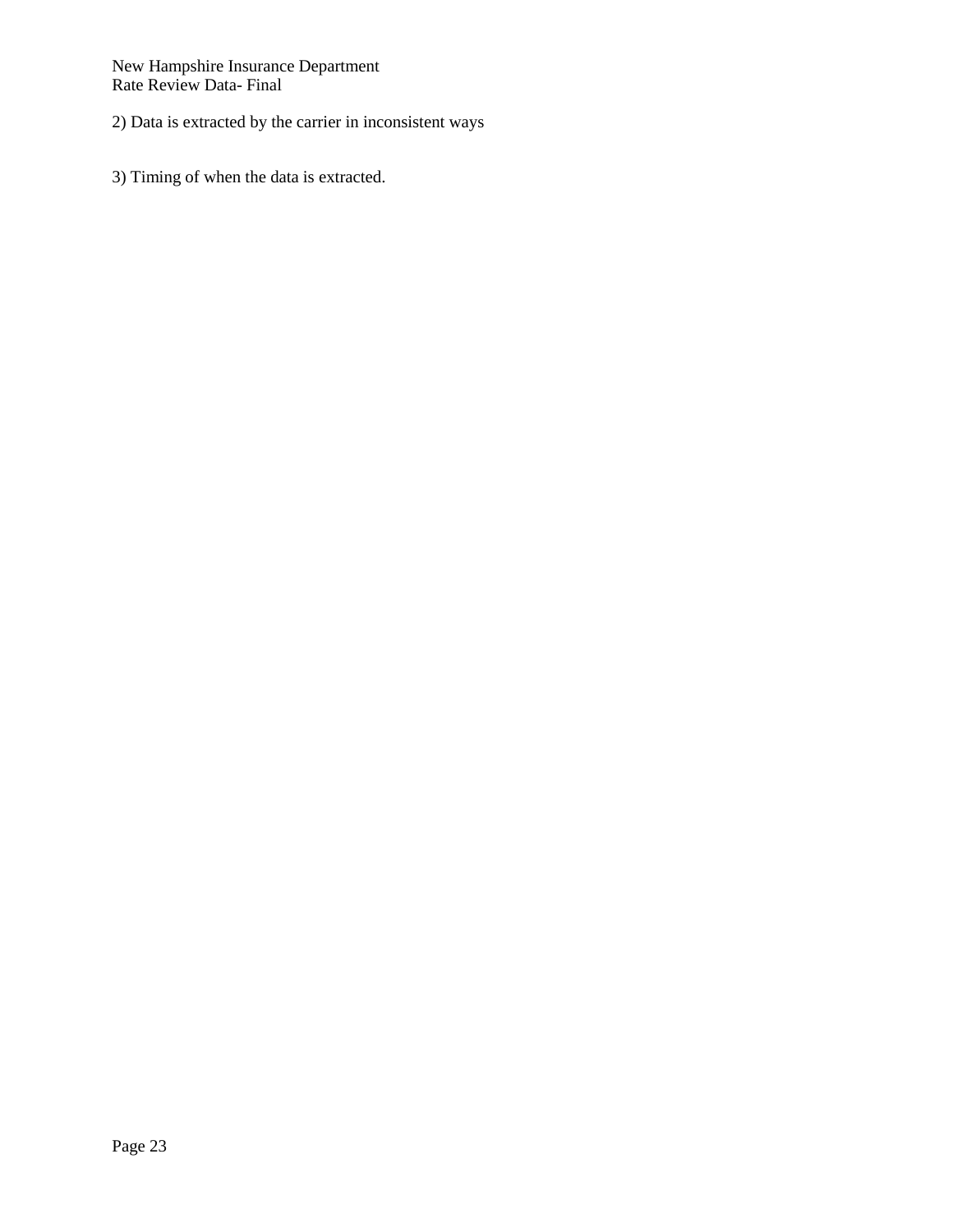### <span id="page-24-0"></span>**New Hampshire Hospital Association (NHHA)**

#### **Overall Score: (43)**

**Ratings:** – Relevance: (8); Accessibility: (5); Quality: (5); Consistency: (4)

## **Description:**

NHHA collects data from member hospitals in NH and provides reports on their website. Data is collected in several reporting areas: inpatient reporting; ambulatory surgery; ambulatory care; and selected specialty reporting.

Reporting topics include: admissions; admissions types; payers; market share patient origin; numbers and types of procedures performed and when; and select patient demographics data.

They also compile state wide utilization and financial data for all 26 acute care hospitals in NH.

#### **Positives:**

NHHA data would provide a good source of utilization and clinical data to support claims financial data. The product and patient mix may have a direct effect (or not) on certain reported financial results both from insurance companies directly and to further detail NAIC data. The focus on only NH institutions would help clarify the data as it specifically applies to the claims based services provided at the hospital level by insurance companies.

#### **Negatives:**

It is unclear that all hospitals in NH participate in a consistent manner. The data collection methods are unknown and the data may have some inconsistency and potentially be outdated by the time it is published. There are no data feeds available.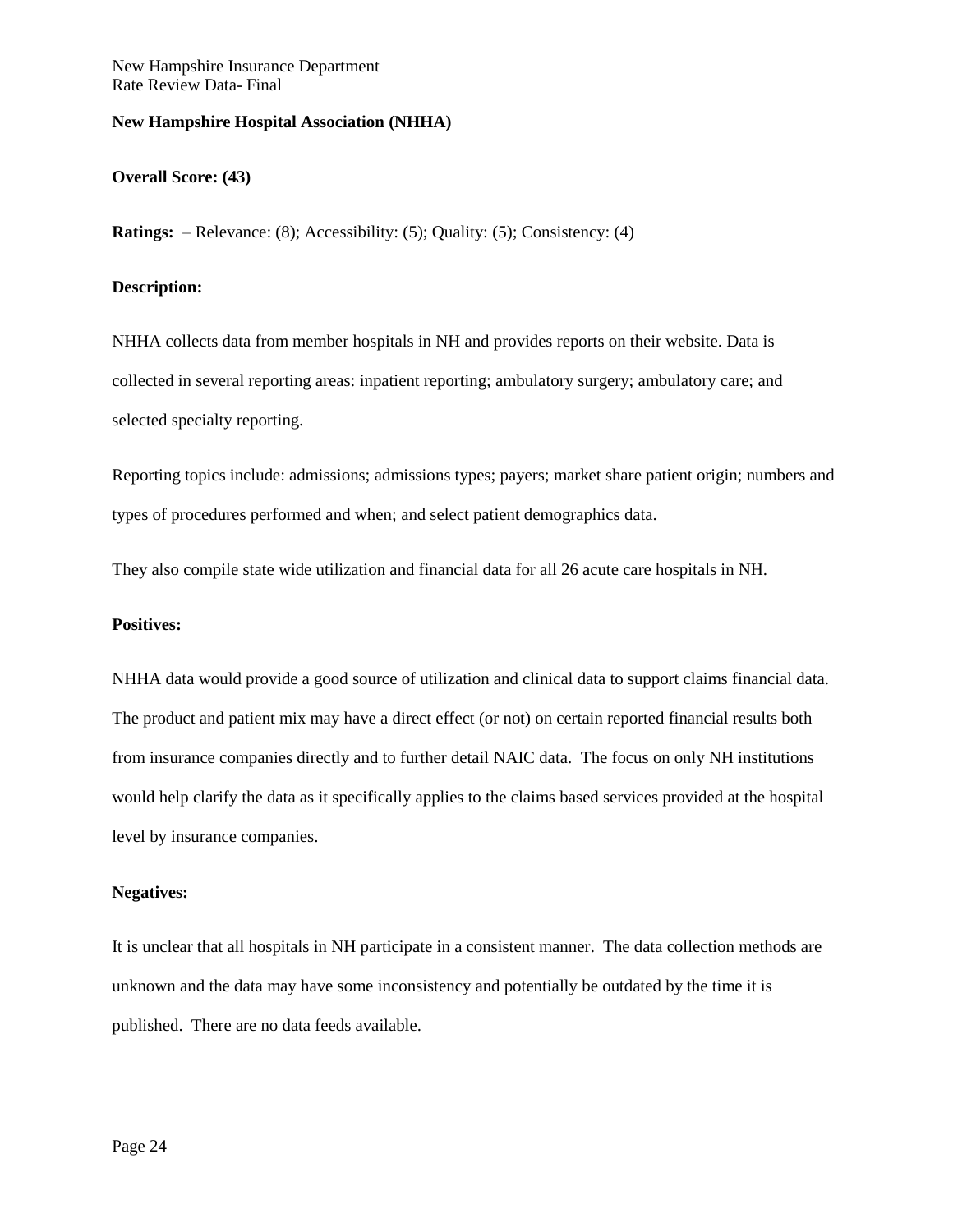### <span id="page-25-0"></span>**Supplemental Data**

## **Overall Score: (58)**

**Ratings:** – Relevance: (8); Accessibility: (7); Quality: (9); Consistency: (9)

## **Description:**

The data is submitted in the Supplemental Report is critical to understanding and evaluating the New Hampshire's health insurance market. Specifically, this data uses financial reports to determine solvency of accident and health carriers. This data set is only applicable for more than 2400 or more covered life months.

### **Positives:**

The data set provides a good general overview of the number of claims, lives, benefits and services provided by the carrier.

### **Negatives:**

The data are not due to the state until July  $15<sup>th</sup>$ . At this time it is already 6 month old data that NHID needs to base its rate review process. The data is submitted in a MS Excel workbook, thereby limiting the applicability of comparing 100 of entities and aggregating the data for reporting. The data is sent via email to NHID, which creates data management problems.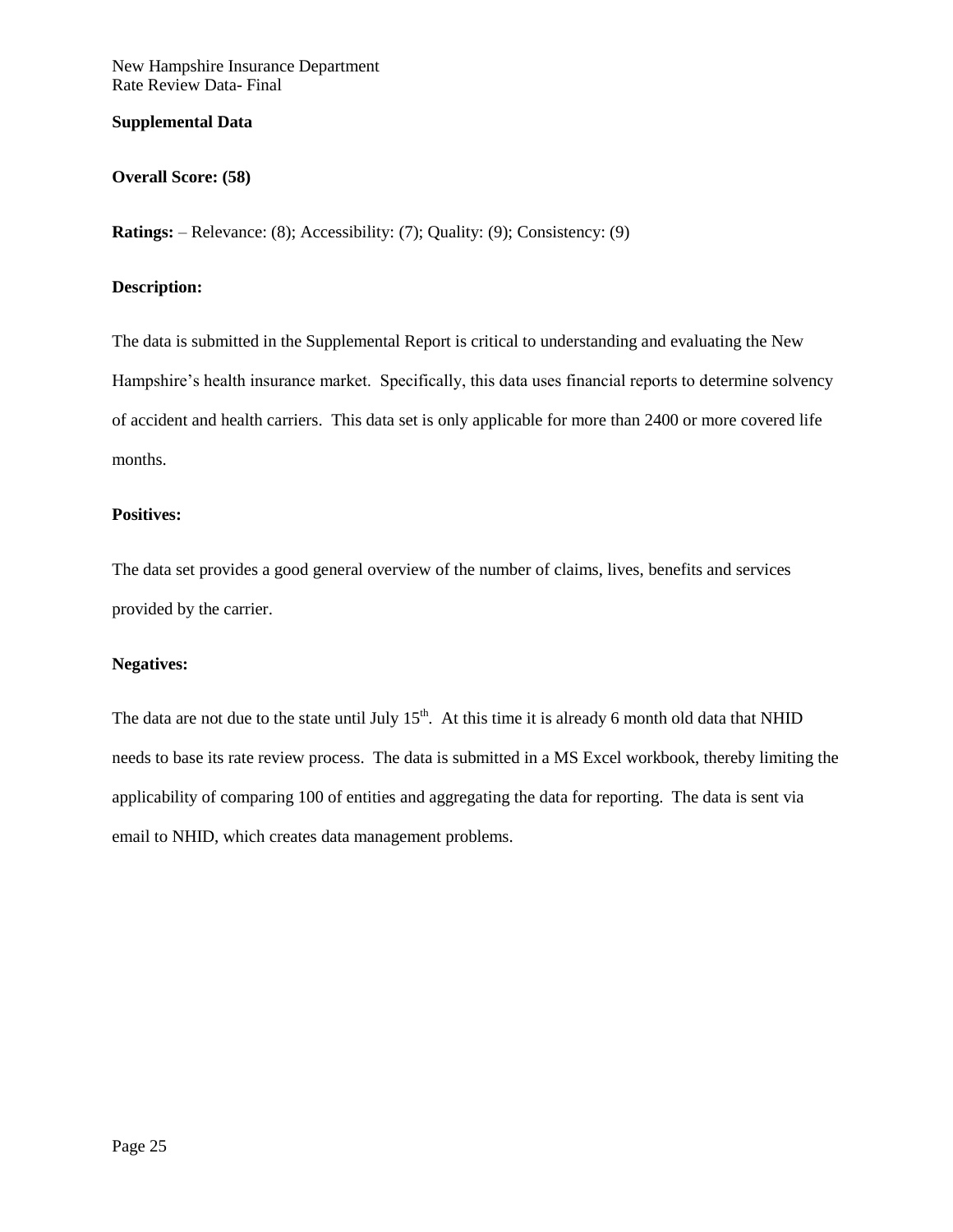#### **SBS- State Based System**

## **Overall Score:** (48)

**Ratings:** – Relevance: (5); Accessibility: (6); Quality: (9); Consistency: (9)

**Description:** SBS Company licensing data source is provided as part of I-Site by the National association of Insurance Commissioners. The data source provides company demographics, name, address, business lines, deposits, contacts, branch and mergers. The data source is very high level and identifies the current licensing and financial status of the insurance carrier.

## **Positives:**

SBS data is available in structured fields, which allows users to access the data they need with relative ease. The system has consistency but it is less relevant for the rate review process.

#### **Negatives:**

The data may be restricted at some levels within NHID. The information contained is very high level and would not support KPIs needed for the rate review process.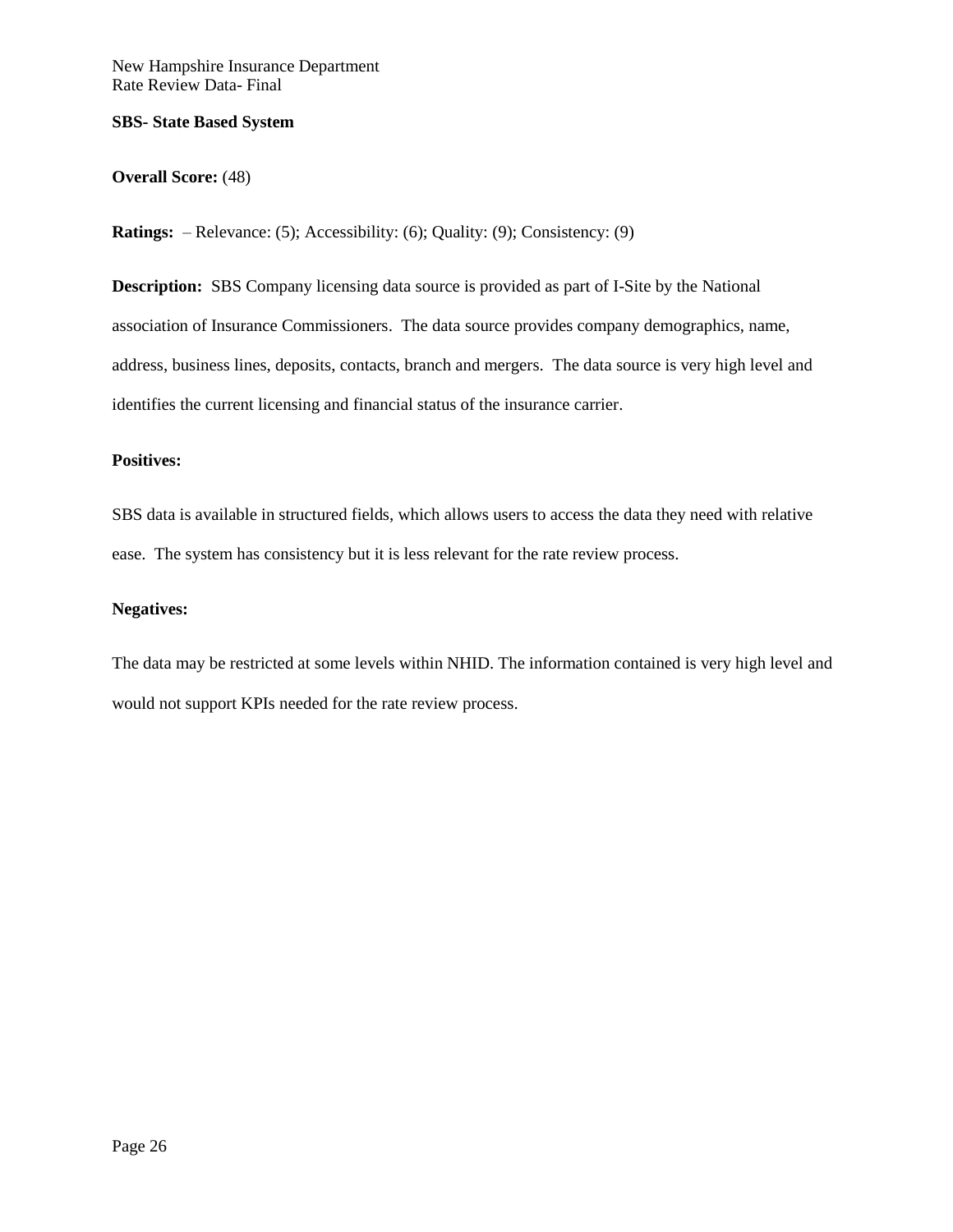## **Researched Data Sources**

<span id="page-27-0"></span>A description and evaluation for each of the Researched Data Sources:

#### **Centers for Medicare & Medicaid Services (CMS)**

**Overall Score**: (58)

**Ratings:** Relevance: (8); Accessibility: (7); Quality: (9); Consistency: (9)

#### **Description:**

The National Medicare/Medicaid database. CMS provides an extremely rich Research, Statistics, Data & Systems site that contains extensive data that has been collected through patient billing of services, laboratory testing, and procedures by providers and institutions. It also contains the results of numerous surveys, the data collected through the Physician Quality Reporting System (PQRS), and significant data collected both historically and continuously though many other programs and methods. Both data view/reporting tools and direct data extraction/purchase opportunities are provided.

The scope of the data is extensive and covers such topics as: Research; Actuarial Studies; Consumer Assessments/Research/Initiatives; Outcomes Surveys; Enrollment population data and statistics; Geographic Variations; and Clinical & Lab data and more...

#### **Positives:**

The scope and historical depth and breadth of data available are comprehensive and detailed. The data are available in a variety of formats. Most of the data are available as a matter of public record although fees are charged and vary based on type of data, amount of data, use of the data, and organization type.

#### **Other positives:**

1.) Both clinical and financial data is available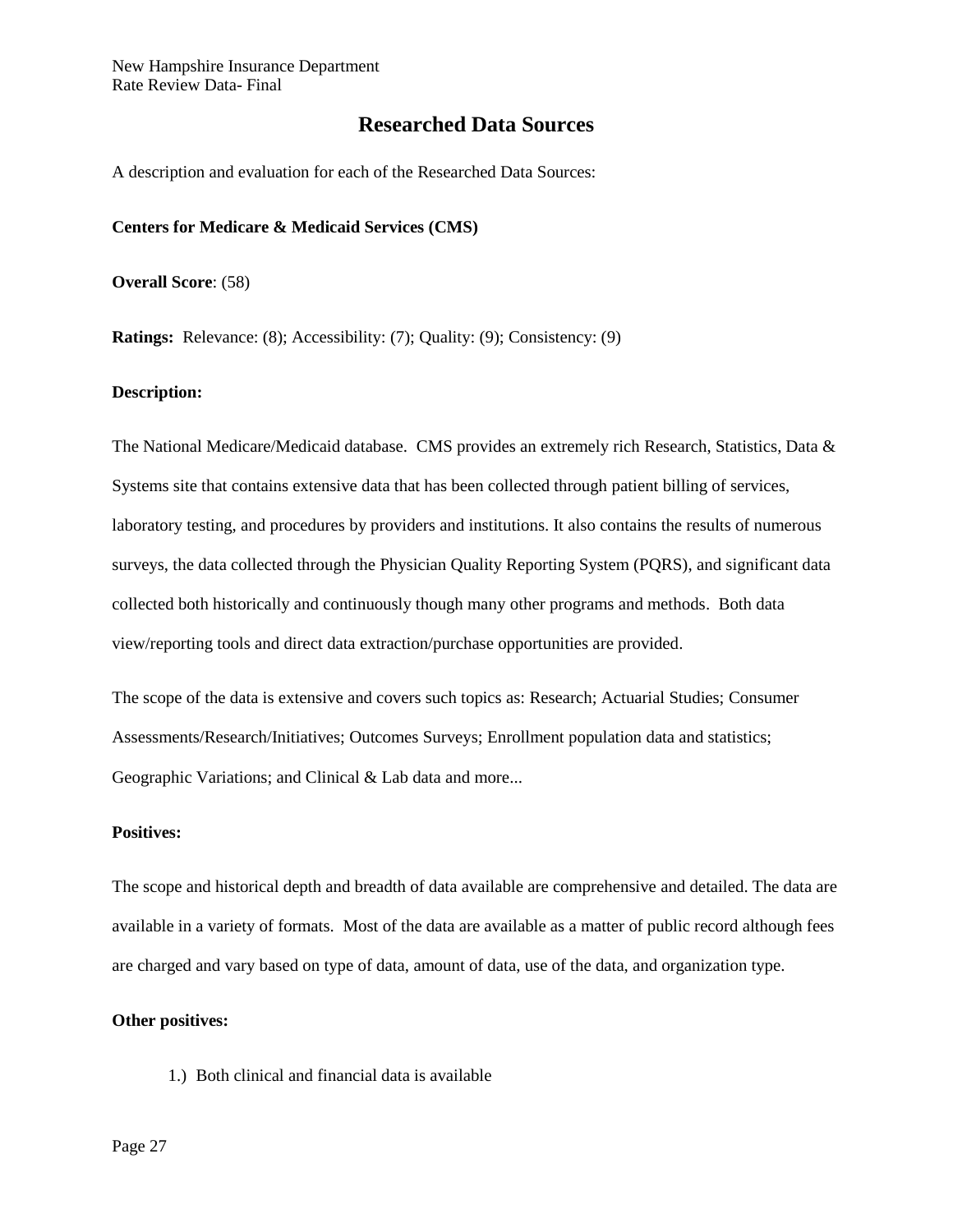- 2.) The Data Quality and Consistency values are high
- 3.) Tremendous historical depth
- 4.) Would provide rich analytical content for the Medicare/Medicaid portion of both financial and population demographics data
- 5.) Continued PQRS/Meaningful Use initiatives will provide a powerful and rich data source for years to come

## **Negatives:**

There is little negative that can be said about such a comprehensive data source, however, there are a few barriers to effective use of this data source:

- 1.) Volume and scope of data. The very size and depth of the data contained is intimidating and would require careful analysis to determine what to extract and how often. The sheer volume of data could have significant impact on data warehouse architectural requirements.
- 2.) It was not readily apparent that there are direct data linking options. Data extraction may only be by request and may be limited in size, timeframe, and format per request.
- 3.) It contains only Medicare/Medicaid data.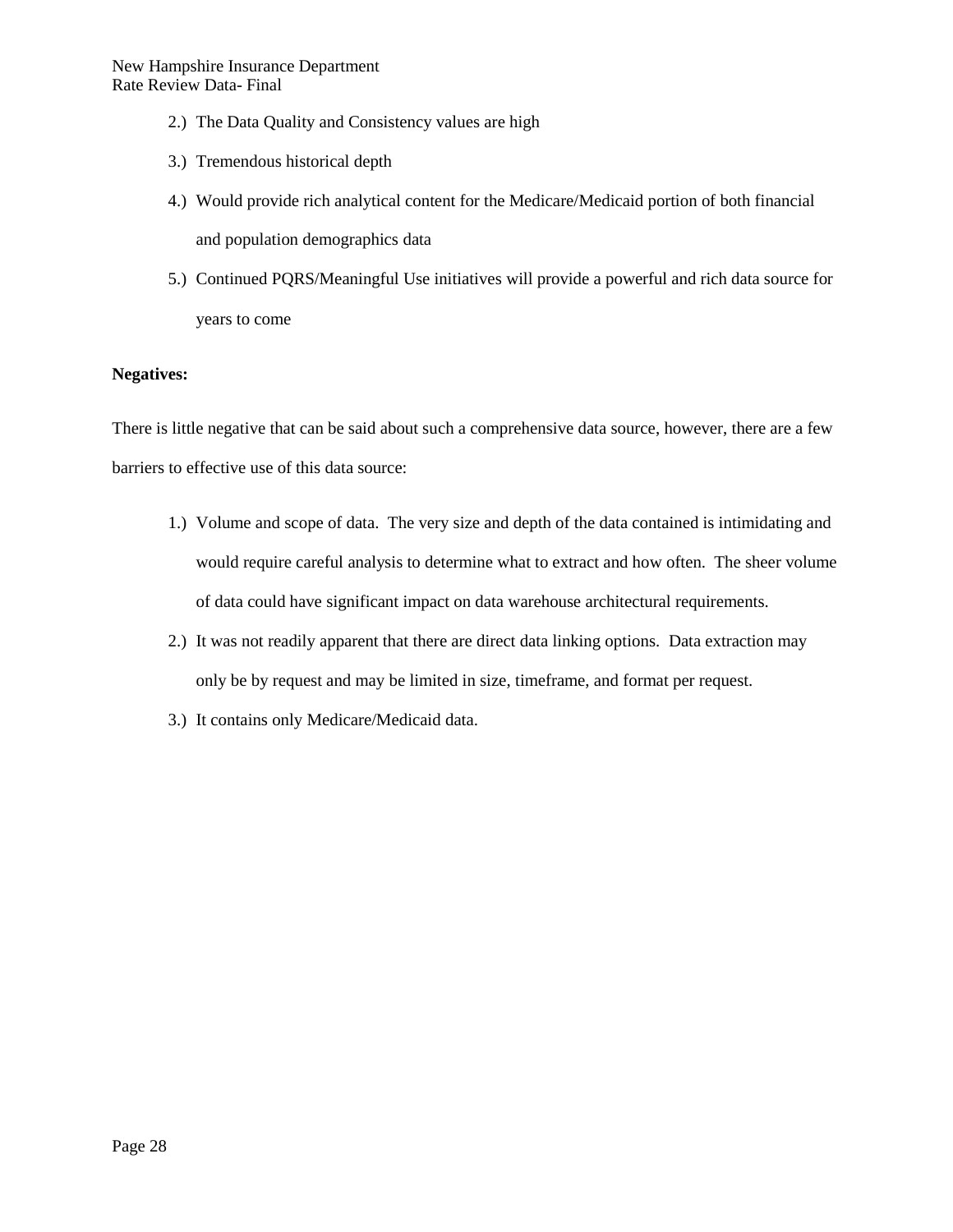## <span id="page-29-0"></span>**US Census Bureau**

## **Overall Score:** (40)

**Ratings:** Relevance: (3); Accessibility: (7); Quality: (8); Consistency: (8)

## **Description:**

The US Census Bureau serves as the nation's leading source of quality data about the US people and economy. Population and housing data is collected every 10 years and economic data every 5 years.

## **Positives:**

The US Census Bureau can provide extensive population demographics.

### **Negatives:**

Volume of data contained; interval between collection periods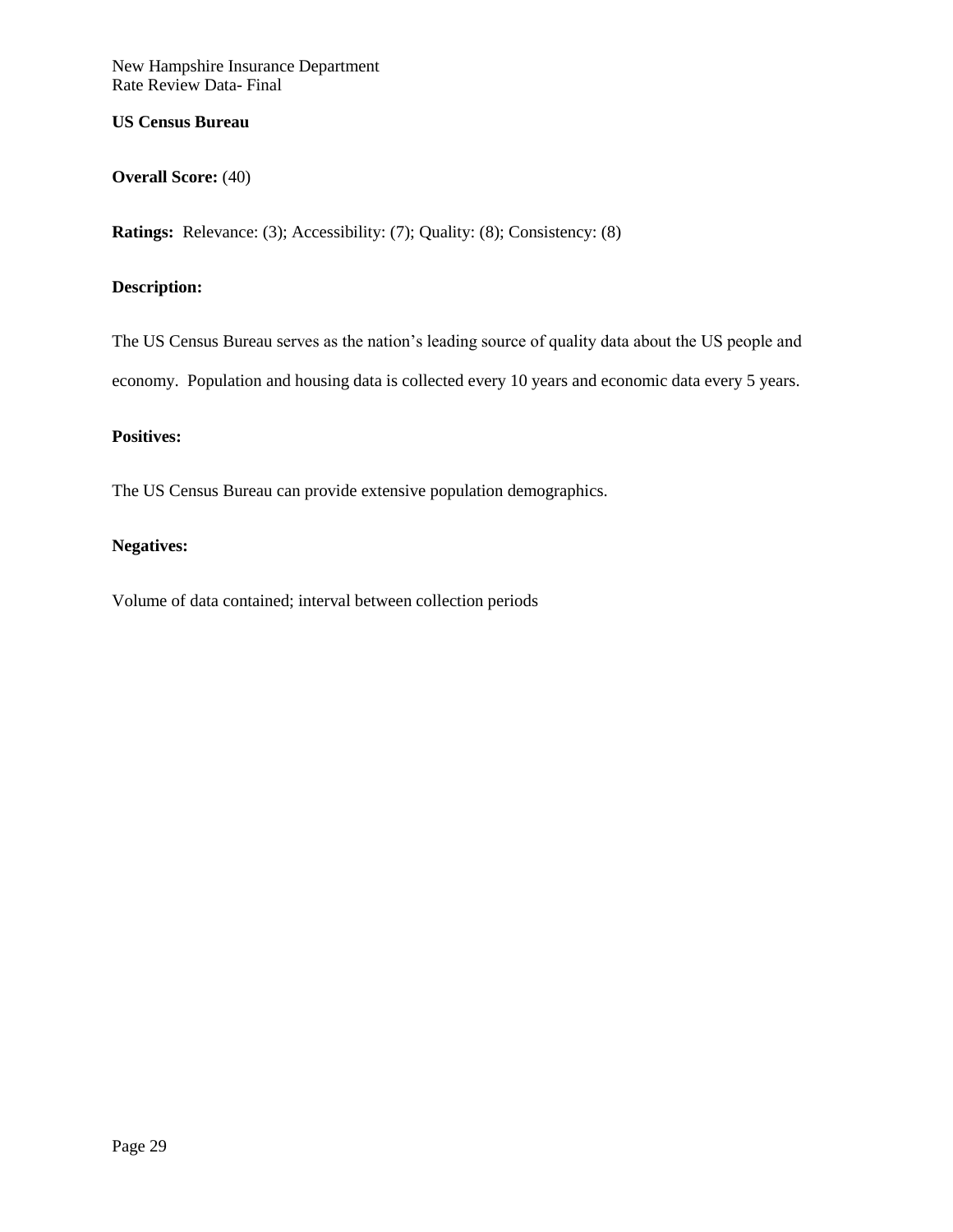#### <span id="page-30-0"></span>**Medical Expenditure Panel Survey (MEPS)**

#### **Overall Score:** (38)

**Ratings:** Relevance: (6); Accessibility: (5); Quality: (5); Consistency: (5)

## **Description:**

The Medical Expenditure Panel Survey (MEPS) is a set of large-scale surveys of families and individuals, their medical providers, and employers across the United States. MEPS is the most complete source of data on the cost and use of health care and health insurance coverage.

MEPS currently has two major components for which data are released: the Household Component and the Insurance Component. The Household Component data are based on questionnaires fielded to individual household members and their medical providers. The Insurance Component estimates come from a survey of employers conducted to collect health insurance plan information.

#### **Positives:**

The Extensive Insurance Component section is based on US Census Bureau data. Data are not publically available but may be accessible to NHID. This MEPS data has a summary of data tables on employerbased health insurance with querying tools. Statistics about survey methods; data collection methods; sample sizes, etc. According to their website, they have: "The most complete source of data on the cost and use of health care and health insurance coverage."

#### **Negatives:**

Limited scope survey based data. In some cases, the data may be a replication of Census Bureau data. Due to confidentiality and privacy issues, data may be difficult to access/re-use.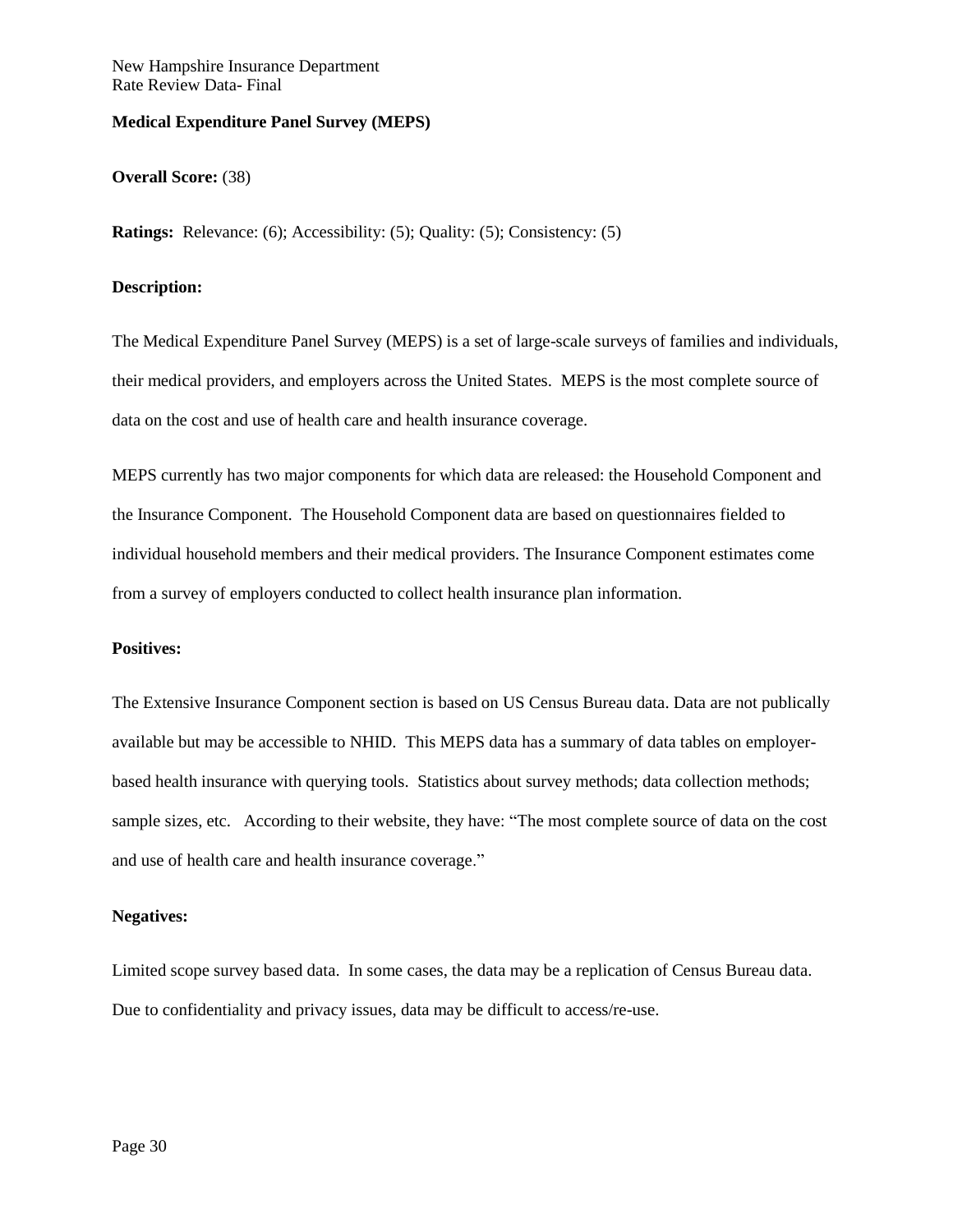### <span id="page-31-0"></span>**The Henry J. Kaiser Family Foundation**

#### **Overall Score:** (32)

**Ratings**: Relevance: (3); Accessibility: (3); Quality: (6); Consistency: (8)

### **Description**:

A leader in health policy analysis, health journalism and communication, the Kaiser Family Foundation is dedicated to filling the need for trusted, independent information on the major health issues facing our nation and its people. Kaiser is a non-profit, private operating foundation focusing on the major health care issues facing the U.S., as well as the U.S. role in global health policy. Unlike grant-making foundations, Kaiser develops and runs its own research and communications programs, sometimes in partnership with other non-profit research organizations or major media companies.

Kaiser serves as a non-partisan source of facts, information, and analysis for policymakers, the media, the health care community, and the public. "Our product is information, always provided free of charge<sup>"</sup>  from the most sophisticated policy research, to basic facts and numbers, to information young people can use to improve their health or elderly people can use to understand their Medicare benefits.

## **Positives:**

Kaiser offers a wealth of data. Subjects include: Health Reform; Medicare/Medicaid; Insurance Costs; Uninsured Costs to Healthcare; Sate Health Policy; HIC/AIDS; Global Health Issues; Minority & Women's health; and Healthcare coverage in the media. Coverage of those issues appears to be extensive and detailed.

## **Negatives:**

Almost all data is study based, which means narrow in focus. Additionally all data appears to be exclusively in .pdf format, which is difficult to capture. Because of the institutional research, the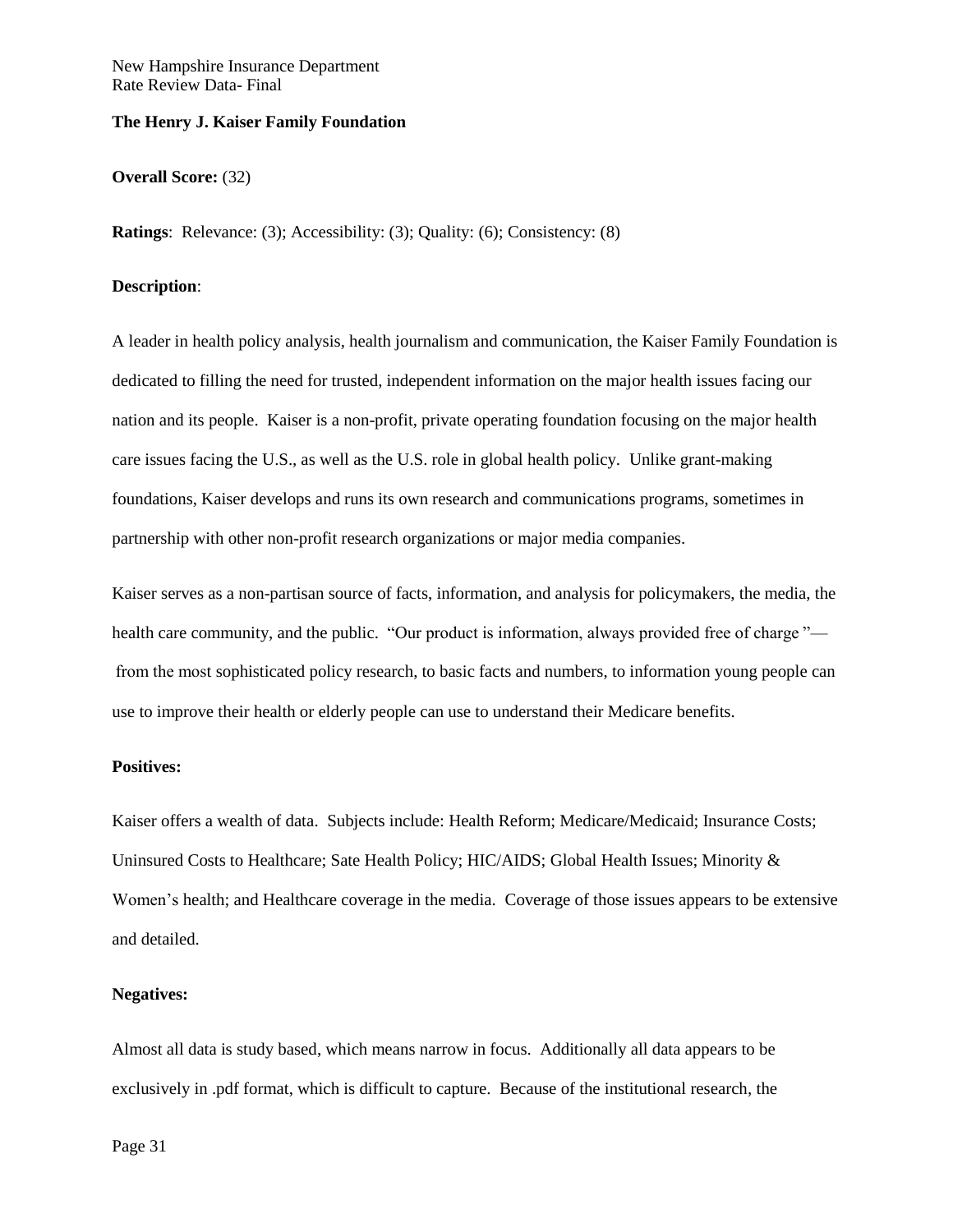community forum/journalism focuses; and limited access to complete datasets we consider Kaiser as more of an ancillary source. Were the project to take on the role of archival document storage and retrieval, there may be much more content here of value.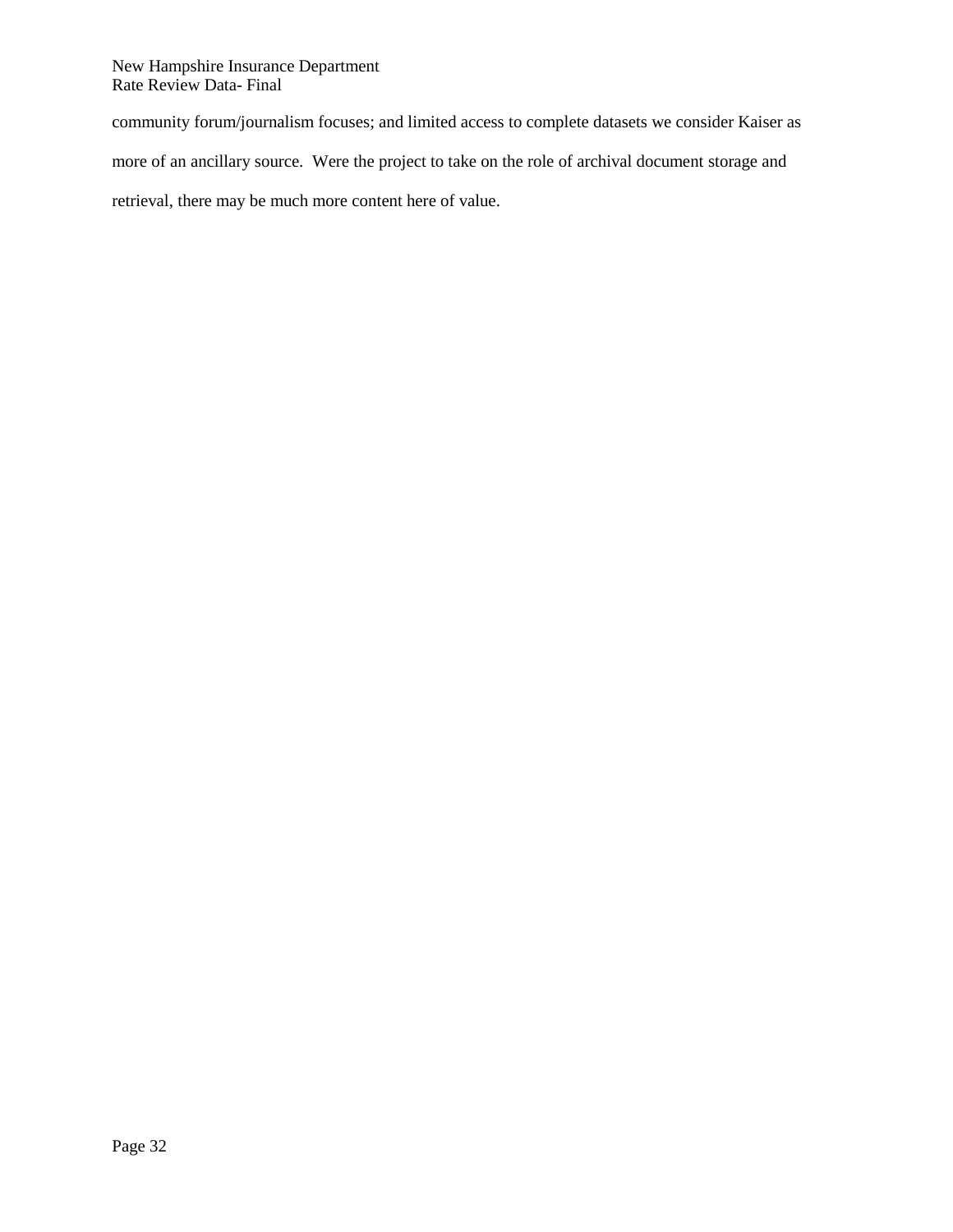## <span id="page-33-0"></span>**Healthcare.gov**

## **Overall Score:** (10)

**Ratings:** Relevance: (1); Accessibility: (1); Quality: (2); Consistency: (2)

## **Description:**

A consumer oriented site sponsored by U.S. Department of Health & Human Services. Contains consumer oriented subject matter: find insurance; understand insurance purchasing; healthcare laws and consumer protection; and prevention and wellness.

## **Positives:**

May offer some limited view into the consumer side of insurance plans and purchasing.

## **Negatives:**

Limited value. No data sets available. No data other than consumer information.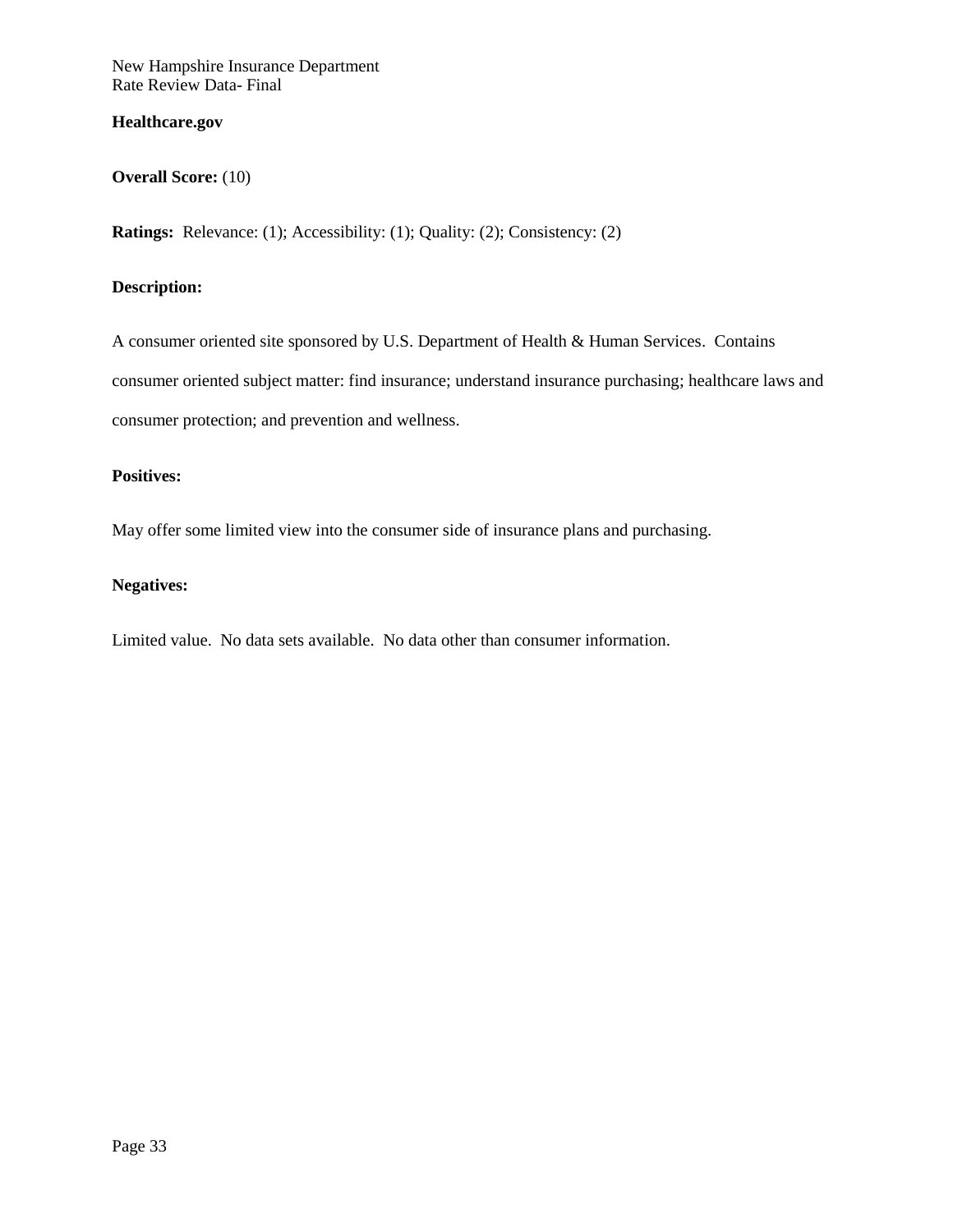## **Review & Analysis**

## <span id="page-34-1"></span><span id="page-34-0"></span>**KPI**

Key Performance Indicators (KPI's) are used to evaluate and review the premium rate. A combination of membership, claims, and financial data values are used for the rate review process. How well a company performs financially and its financial stability are essential, baseline values. Some of the KPIs data sources identified during our discovery process were:

### <span id="page-34-2"></span>**KPI Data Sources**

| <b>KPI Data Sources</b>                              | Data Source                  |  |
|------------------------------------------------------|------------------------------|--|
| <b>Financial</b>                                     |                              |  |
| Loss ratios                                          | <b>I-SITE</b>                |  |
| Profit vs. administrative costs                      | <b>I-SITE</b>                |  |
| <b>Enrollment statistics</b>                         | <b>CHIS</b>                  |  |
| Product mix/lines of business                        | LOB, CHIS                    |  |
| Product markets and penetration                      | <b>CHIS</b>                  |  |
| Market share analysis                                | I SITE                       |  |
| Premium rate                                         | Rate Filing Template, CHIS   |  |
| Coverage plan details                                | <b>SERFF, CHIS</b>           |  |
| Carrier claim experience                             | I-SITE, NHHA, CHIS           |  |
|                                                      |                              |  |
| Clinical (claims based data)                         |                              |  |
| Admits/discharges                                    | NHHA, CHIS                   |  |
| Procedure mix                                        | NHHA, CHIS                   |  |
| Medicare/Medicaid population mix                     | NHHA, CMS, CHIS              |  |
| Patient demographics (age, gender, location, income) | NHHA, CMS, CHIS, US          |  |
|                                                      |                              |  |
| <b>Membership (PMPM)</b>                             |                              |  |
| Administrative                                       | Rate Filing Template         |  |
| Premium                                              | LOB, Rate Filing Template    |  |
| Deductible                                           | <b>Rate Filling Template</b> |  |
| Inpatient, discharge, professional                   | <b>Rate Filling Template</b> |  |

There was enough data discovered to support the above KPIs. The difficulty is getting access and integrating that data. The same data fields can exist in multiple systems, but the data result can be very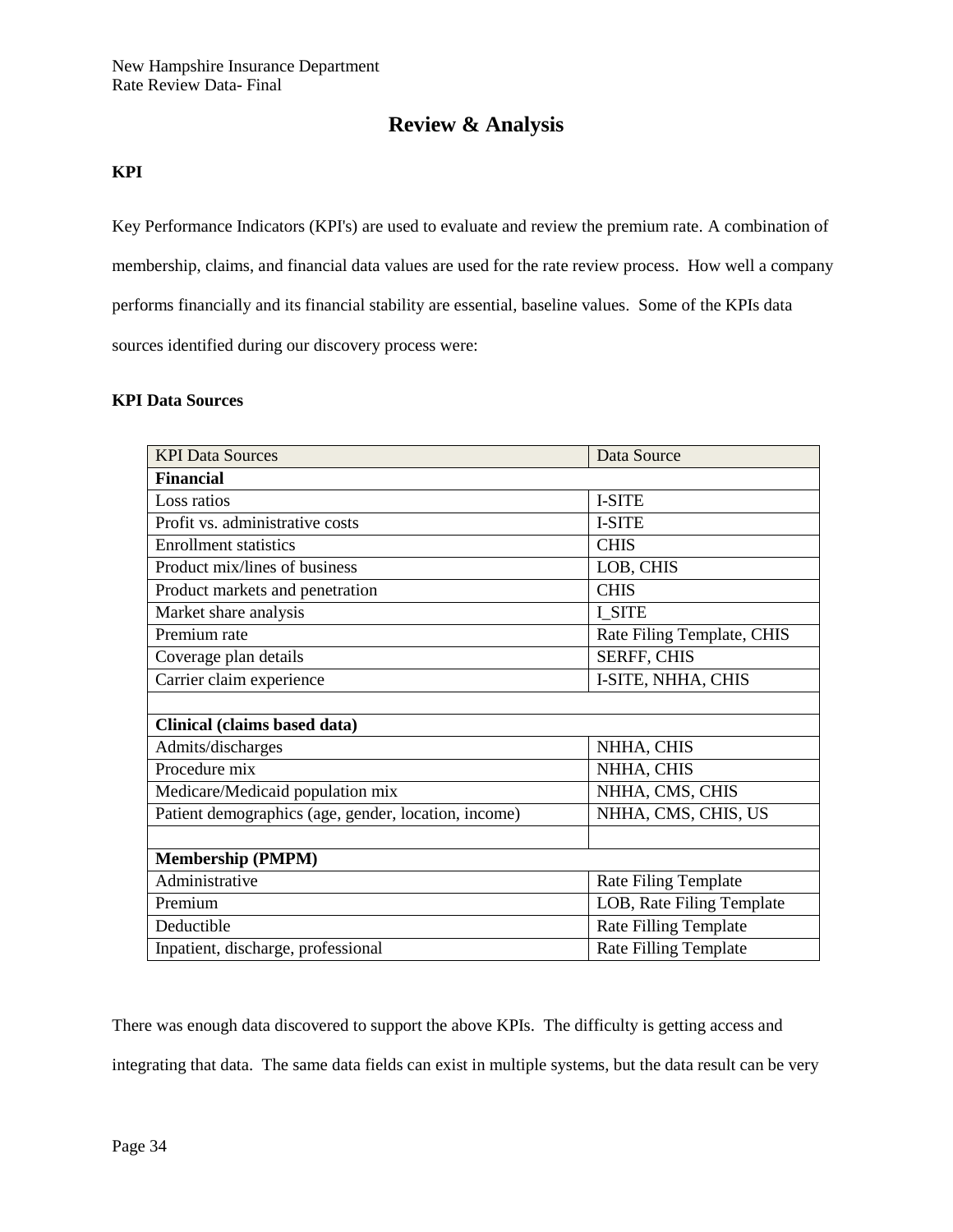different between systems. This presents a problem when developing a consistent set of reports to approve a rate filing.

To properly create a system that supports the above KPI data sources with clarity and detail will require data from multiple sources to be collected, distilled, transformed and coordinated. Based on our review the data and technology are available to build a comprehensive reporting system centralized in one application.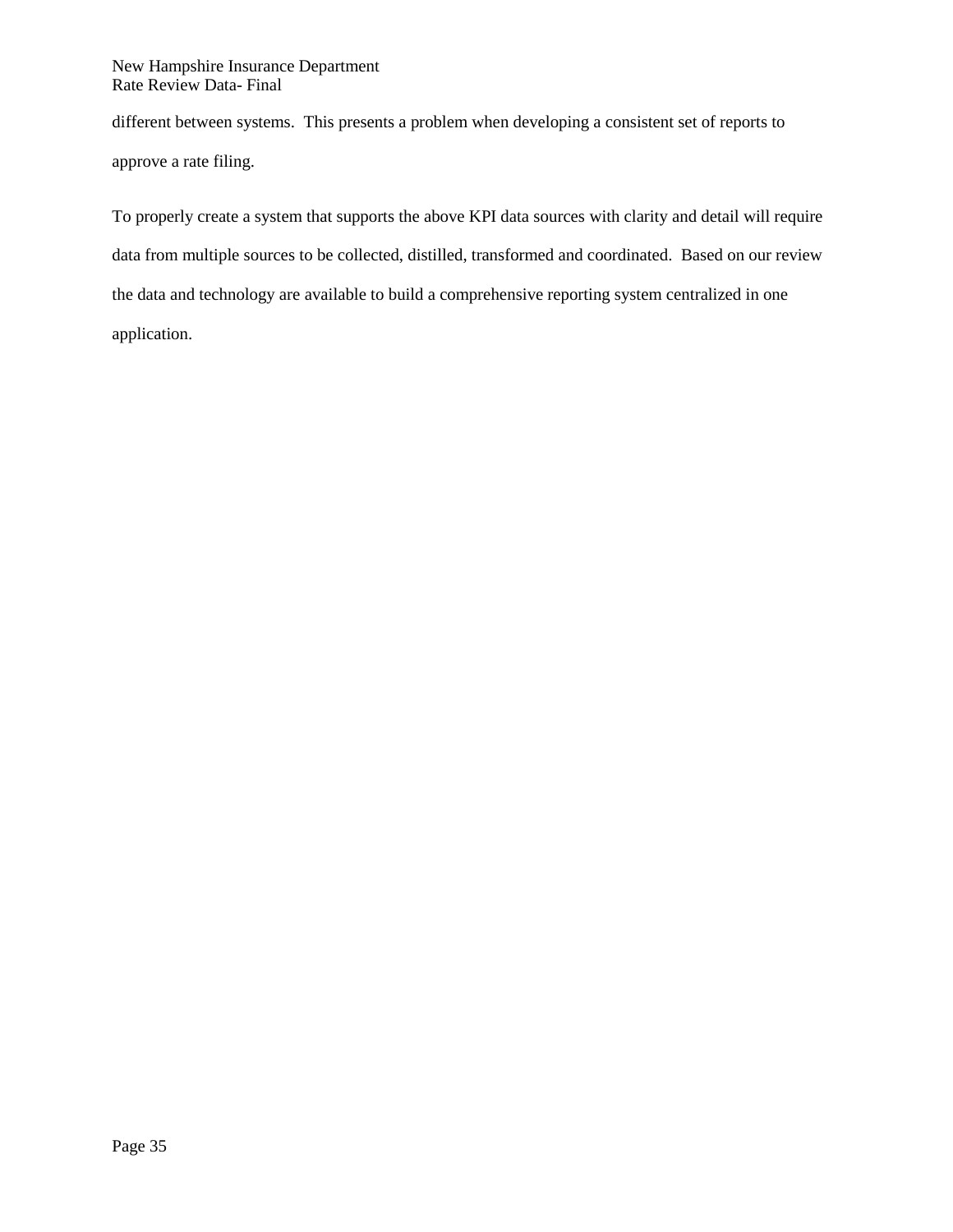## **Conclusions**

<span id="page-36-0"></span>Data is dispersed in a variety of formats and data sources for use by NHID rate review filing. Today, comparing and using these data sources can have conflicting results. Financial, payer claims, and membership data are the main data sets and there are numerous sources available for each. The same data fields are scatted across multiple data sources. Consolidation of the current disjointed collection of data would require an extensive, laborious, and error prone process for use in the current rate review filings. It is unreasonable to expect to consolidate the data from these sources because the collection methods are non-standardized for rate review filing. Any efforts to incorporate even a few select current data sources would not be capable of supporting the rate review process. The complex raw data values of the KPI and reporting timelines make consolidation of existing data sources a useless endeavor that would produce few discernible positive results. However, data may be collected from non-aggregated data sets from a few existing sources to create a data warehouse. The existing sources will need to have their data sets expanded to support this.

The NHID rate review process has developed a rate filing template that has a clear set of data points which define the needed KPI. The KPI in the Rate Filing Template is collected and entered in a survey based Microsoft Excel tool. As stated in the data collection section above, survey based tools can be interpreted by the filer, therefore creating inconsistent data entry points. The sheer volume of data points collected in the rate filing template (over 270 data points for one plan) creates a data reporting and collection burden on the carrier that is repetitive by the carriers with other reporting mechanism to NAIC and the state. Even if the data can be collected in an accurate consistent standard, it will only be reportable for that singular rate filing for the carrier. In other words, the data cannot be aggregated and compared easily amongst carriers and across time for longitudinal analyses without considerable effort in consolidating the Excel spreadsheets into a data warehouse.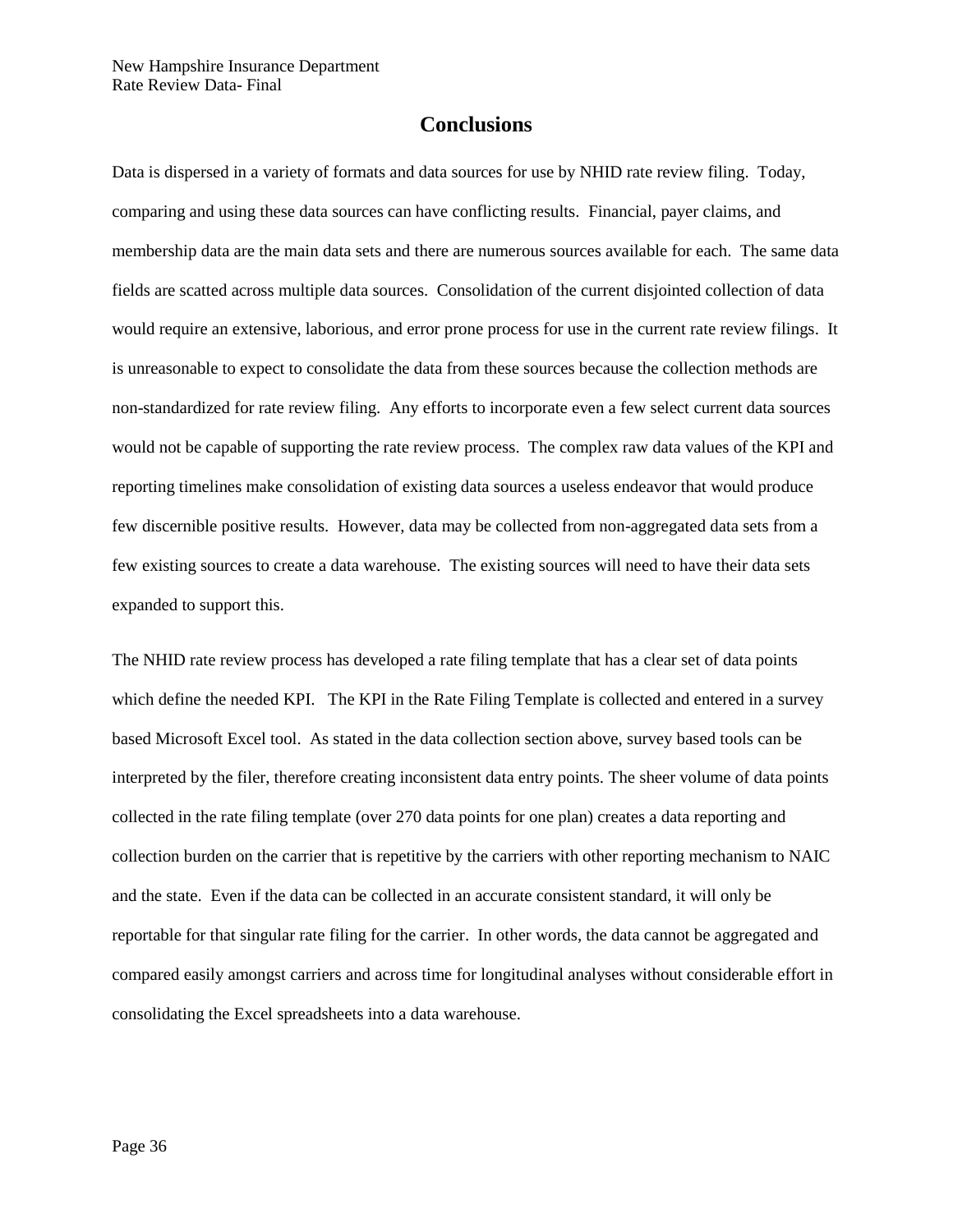NHCHIS data that are expanded can become one of the primary data sources in the rate review process. Finally, the NHCHIS data are claims-based allowing for the data to be aggregated and reported, benchmarked, compared, trended, and reportable.

I –Site data sets carry considerable information that can be used for analyses. We have supplied a sampling of the I-site data in the catalogue section. The I-Site data can have regular extraction routines established to load into another reporting system. I-Site KPI data sources should be identified for potential extraction.

Currently, NHID rate review process has some ad hoc data analysis processes, but they are singular in nature. Given that non-aggregated, financial, claims and membership data exist in NHCHIS and I-Site the opportunity to build aggregated rate review standard set of reports by carrier and plan trended over time exists. SERFF is essentially a rate filing collection tool that allows for filing tracking and collection source for the carrier and NHID. The process and tool seem adequate to continue to collect the rate filing request. The main source of concern is identifying a way to verify the filing submitted by the carrier with consistency, accessibility, and accuracy. ReporitngMD's recommendations address this issue.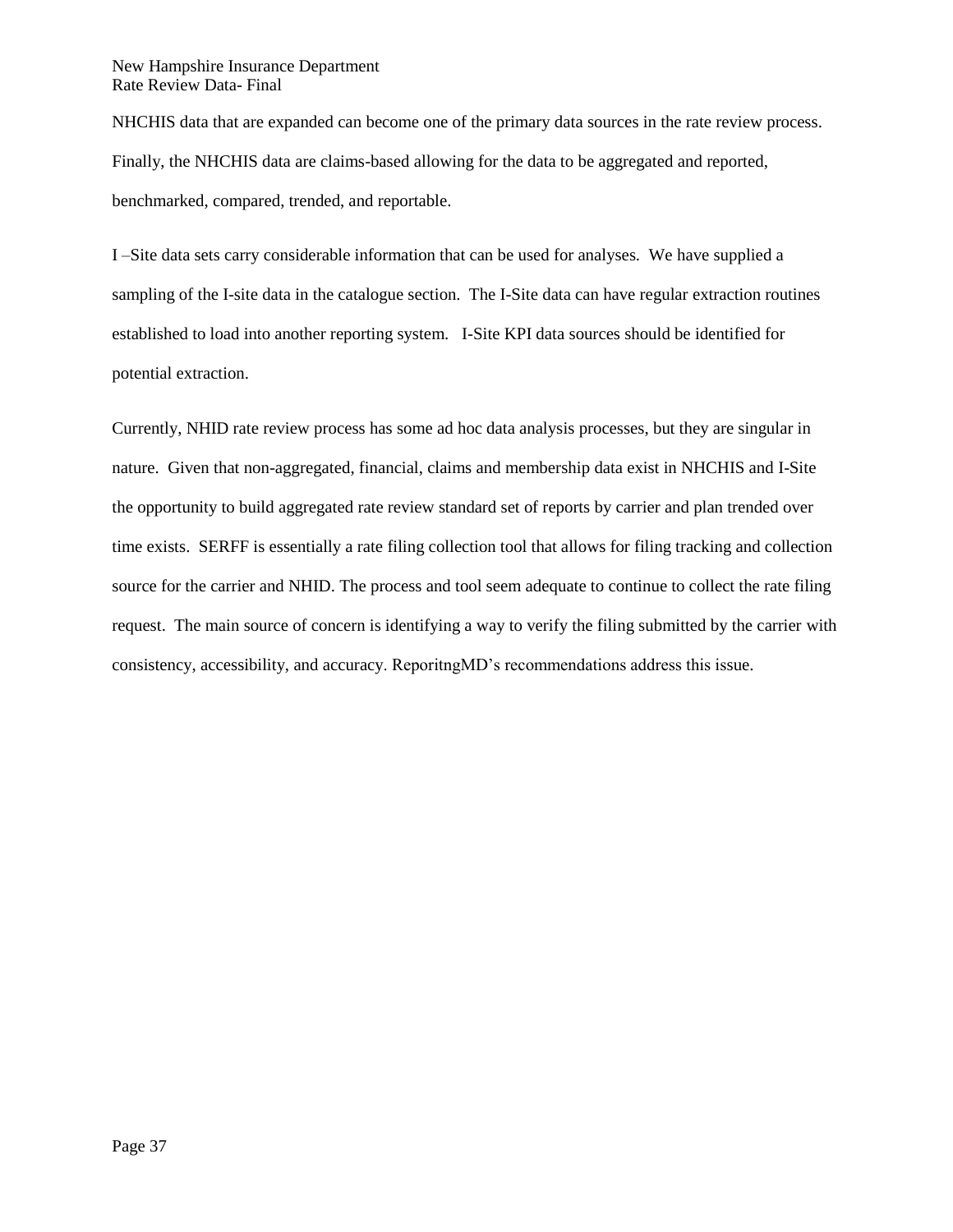## **Recommendations**

<span id="page-38-0"></span>ReportingMD found that NHID staff was not restricted from use of the data sets we reviewed, but there are limitations to the use of NHID data sets by staff. First, some staff spend months compiling data sets like LOB that could be handle in minutes in by loading the data into a data base. These staff could be better utilized by analyzing data rather than compiling. The NHID has limited number of technical report writers. Some staff has a dual purpose as a programmatic analyst and a data programmer/analyst. To work with larger data sets like CHIS and I-Site requires data analysts. There are significant barriers to using the current NHID data sets. One must have solid understanding of insurance data sets, the format of the data set (sql, pdf, Excel), and the technical (understanding relational databases) skills to be able to create reports that can support anlaysis for the rate review.. For example, some of the data sets reviewed are written documents in a pdf format. Any staff given access can read these, while others are in a SQL database that only staff with understating of relational database reporting can understand or review. Thereby, there are limitations to data access given staff abilities. Additionally, access barriers related to ease of getting data. For example, NHCHIS data sets seem to be loaded locally on machines and used independently. While many of the staff seek the use of similar data they would need to replicate and store the same data on their machine and begin to build reports locally and specifically for their use. We recommend that the NHCHIS data are installed on a server and shared through the use of ODBC drivers, thereby connecting natively. Finally, we recommend that NHID staff the best understand a data set share their knowledge with other staff. A few hours a month to provide cross training and knowledge sharing could help staff to increase the use of all data sets.

We recommend expanding the NHCHIS to have expanded financial and member ship data. The membership data in NHCHIS, especially, needs to include member benefit detail like case management, Chiropractic DME, ER, etc. as well as employer unique identifiers. Expanding the NHCHIS data set to include or derive (if it exist) financial data, specifically carrier's medical expense, hospital expense, surgical expense data, quality improvement expense, and net revenue, would make a more comprehensive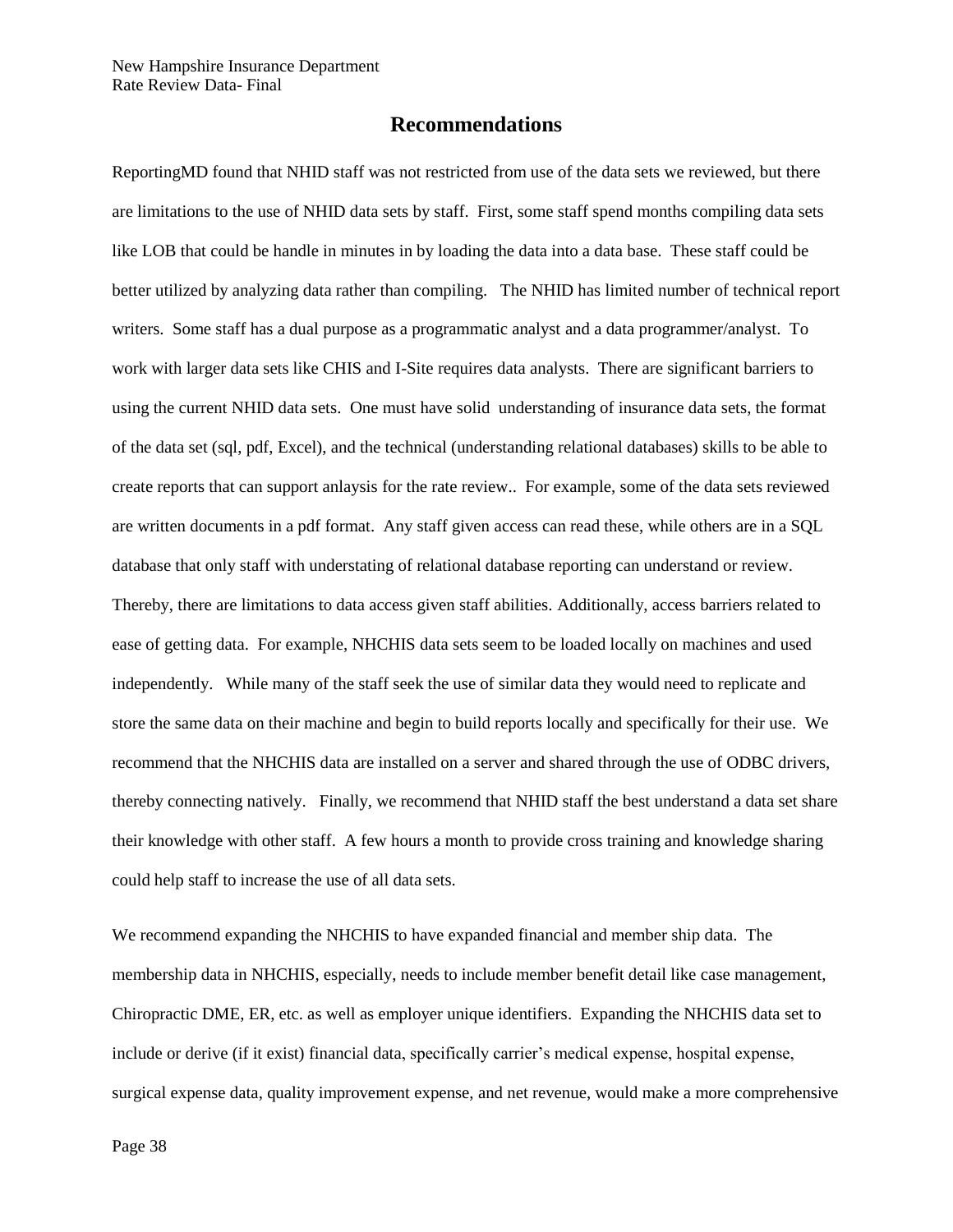data warehouse and replace other data sets in I-site and LOB. Additionally, we recommend the data extraction of a well-defined set of I-Site data points. NHCHIS with the proper expanded mandate could become a comprehensive data source needed for NHID Rate Review and LOB survey. Much of the NHCHIS data, once aggregated, can produce the same information that is in LOB and Supplemental data so it will be possible to eliminate these and save considerable staff time and insurance industry effort. In the future, NHCHIS could become a data source for data sharing for other NHID and even more DHHS programs. Again, we do not recommend creating a repository (collection of various data sources) from all the data sources we reviewed.

ReportingMD recommends incorporating I-site data and NHCHIS data into the rate review filing process. To accomplish this NHID will need to take transactional data sets in NHCHIS and I-site so that claims, membership, and financial data sets can be aggregated into standardized reports, which provide the same detail found in the rate filing template, LOB, and Supplemental data. Ultimately, this would reduce the number of data sets for NHID and allow for better concentration of staff learning and absorption efforts of NHCHIS and I-site data. In addition, this should help with the reduction of data requests from the carriers and create less conflicting points of data for NHID staff to use. Specifically, because the rate filing process requires a controlled collection of data, NHID staff can thereby create aggregated data reports to the rate filing criteria. This reporting system is recommended to be built in a data warehouse and can be built from a combined data extraction of NHCHIS and I-site. A data warehouse by its definition has accessible data that is easily disseminated through a standard set of reports for trending and comparable analysis over time and by carrier. Once the data are loaded into the data warehouse, a rate review automated report package can be created.

A data warehouse can be connected to by several different types of ad hoc reporting tools including, Microsoft Access, SAS, Cognos, and Crystal Reports. Currently members of NHID are skilled in using SAS and Microsoft Access, therefore additional report building training will be less expensive for NHID.

Based on our data review we recommend the following next steps: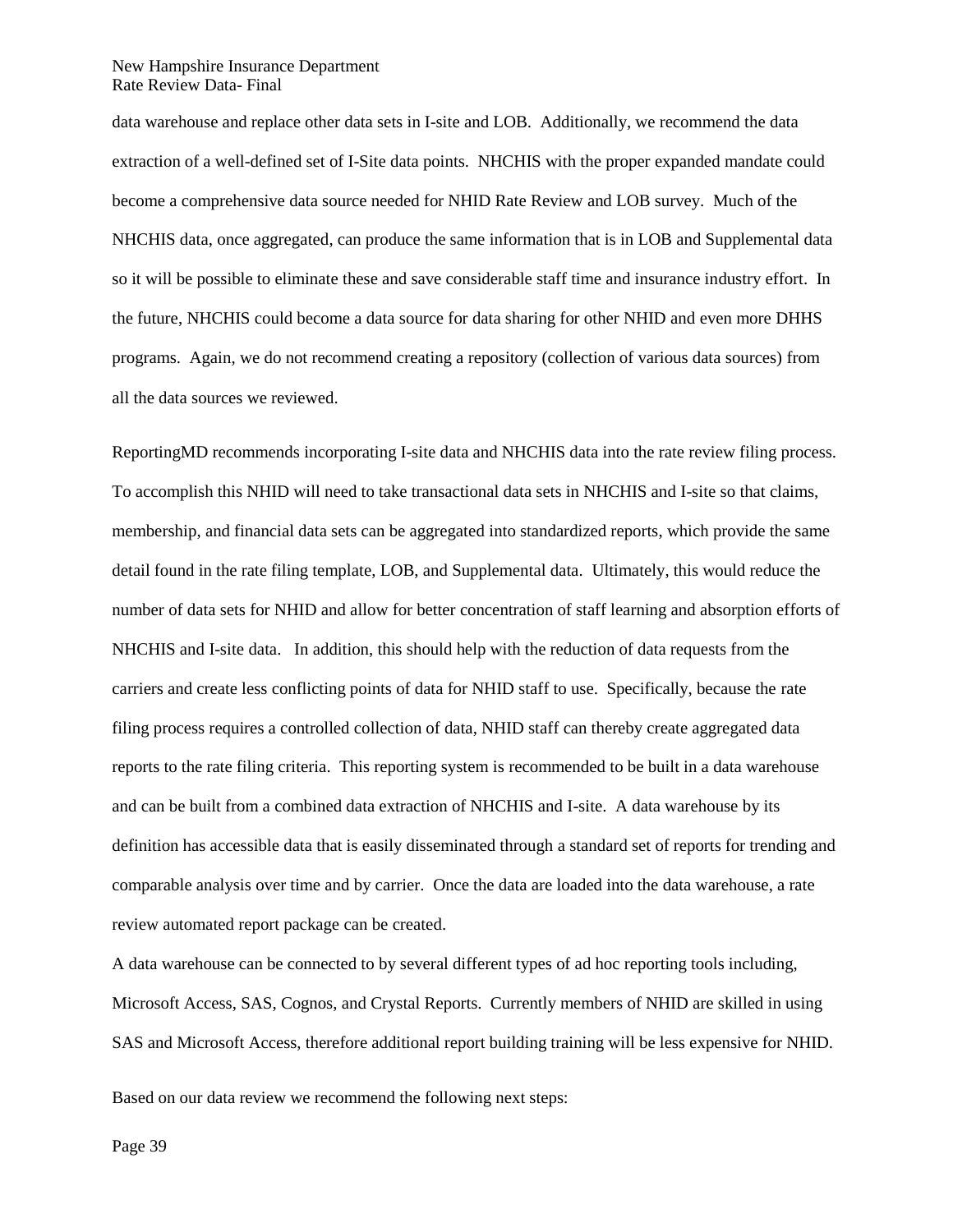- 1.) Review of the information contained in this document with Rate Review Analysts; technical information management staff; and senior management.
- 2.) Work with I-Site regarding I-site data extraction data sources for rate review.
- 3.) Define the data sets that need to be expanded with NHCHIS.
- 4.) Create an ETL (extract, transform, and load) process to capture, cleanse, consolidate, aggregate and populate the data warehouse with additional membership and financial data for the rate review process.
- 5.) Create a set of standard reports from warehoused data to support the rate review reporting process
- 6.) Use training and user feedback loop to verify and approve reports and train end users to perform ad hoc reporting.
- 7.) Review accessibility of data sets available and provide training on using the data sets to create greater opportunity for data analysis for all NHID Staff.